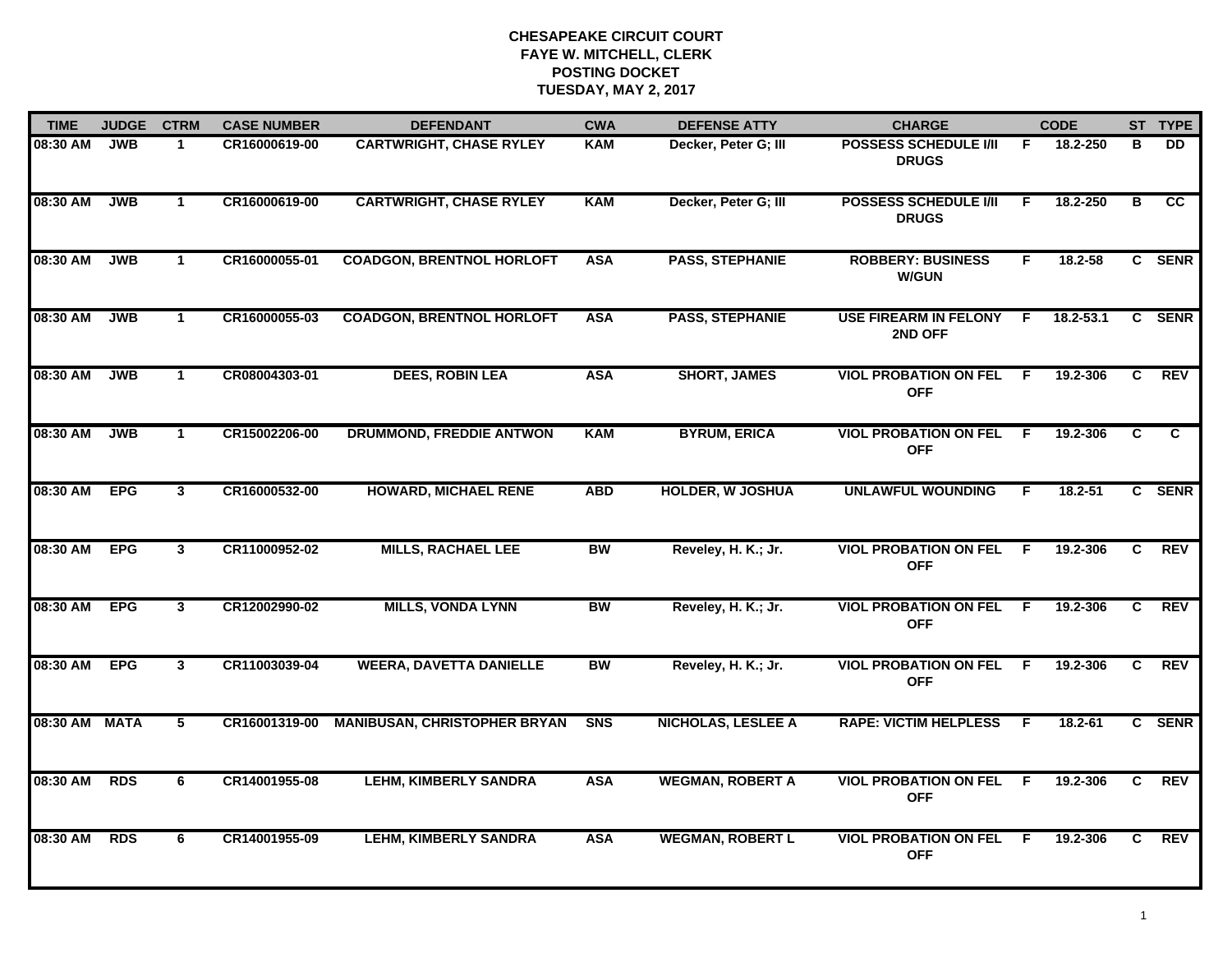| <b>TIME</b>  | <b>JUDGE</b> | <b>CTRM</b>    | <b>CASE NUMBER</b> | <b>DEFENDANT</b>               | <b>CWA</b> | <b>DEFENSE ATTY</b>           | <b>CHARGE</b>                                 |     | <b>CODE</b>  |              | ST TYPE       |
|--------------|--------------|----------------|--------------------|--------------------------------|------------|-------------------------------|-----------------------------------------------|-----|--------------|--------------|---------------|
| 08:30 AM RDS |              | 6              | CR16001530-00      | <b>LEHM, KIMBERLY SANDRA</b>   | <b>ASA</b> | OLIVER, FLOYD                 | <b>POSSESS HEROIN</b>                         | F.  | 18.2-250     | $\mathbf{C}$ | <b>SENR</b>   |
| 08:30 AM     | <b>RDS</b>   | 6              | CR95A00814-01      | <b>MASON, LARNELLE ANTOINE</b> | <b>ASA</b> | <b>BYRUM, ERICA</b>           | <b>VIOL PROBATION ON FEL</b><br><b>OFF</b>    | - F | 19.2-306     | C            | <b>REV</b>    |
| 08:30 AM     | <b>RDS</b>   | 6              | CR95A00816-01      | <b>MASON, LARNELLE ANTOINE</b> | <b>ASA</b> | <b>BYRUM, ERICA</b>           | <b>VIOL PROBATION ON FEL</b><br><b>OFF</b>    | - F | 19.2-306     | C            | <b>REV</b>    |
| 08:30 AM     | <b>RDS</b>   | 6              | CR95A00817-01      | <b>MASON, LARNELLE ANTOINE</b> | <b>ASA</b> | <b>BYRUM, ERICA</b>           | <b>VIOL PROBATION ON FEL</b><br><b>OFF</b>    | - F | 19.2-306     | C            | <b>REV</b>    |
| 08:30 AM     | <b>RDS</b>   | 6              | CR95A00818-01      | <b>MASON, LARNELLE ANTOINE</b> | <b>ASA</b> | <b>BYRUM, ERICA</b>           | <b>VIOL PROBATION ON FEL</b><br><b>OFF</b>    | -F  | 19.2-306     | C.           | <b>REV</b>    |
| 08:30 AM     | <b>RDS</b>   | 6              | CR16002176-00      | <b>MCDUFFIE, ANNIE TWIFORD</b> | <b>AJS</b> | <b>HOLDER, WILLIAM JOSHUA</b> | <b>PETIT LARCENY: 3RD+</b><br><b>CONVICTN</b> | F.  | 18.2-104     | C            | <b>SENR</b>   |
| 08:30 AM     | <b>RDS</b>   | 6              | CR16001890-00      | <b>WEISER, CINDY LEIGH</b>     | <b>ASA</b> | <b>DRAPER, ANTHONY</b>        | <b>POSSESS OXYCODONE</b>                      | F.  | 18.2-250     |              | <b>B</b> SENR |
| 08:30 AM     | <b>RDS</b>   | 6              | CR16001890-01      | <b>WEISER, CINDY LEIGH</b>     | <b>ASA</b> | <b>DRAPER, ANTHONY</b>        | <b>CAPIAS:FTA</b>                             | М   | 18.2-456     |              | C SENR        |
| 09:30 AM     | <b>JWB</b>   | $\mathbf{2}$   | CR17000702-00      | <b>KARRIEM, HANEEF R</b>       |            |                               | <b>SIMPLE POSS MARIJUANA,</b><br>5TH OFF      |     | M 18.2-250.1 |              | S ADAT        |
| 09:30 AM     | JWB          | $\overline{2}$ | CR17000733-00      | <b>MCNEIL, KYLE A</b>          |            |                               | 81/55 SPEEDING; RECKLESS M<br><b>DRVNG</b>    |     | 46.2-862     |              | S ADAT        |
| 09:30 AM     | <b>JWB</b>   | $\overline{2}$ | CR17000733-01      | <b>MCNEIL, KYLE A</b>          |            |                               | <b>SPEEDING; RECKLESS</b><br><b>DRIVING</b>   | М   | 46.2-862     |              | S ADAT        |
| 09:30 AM     | <b>JWB</b>   | $\overline{2}$ | CR17000733-02      | <b>MCNEIL, KYLE A</b>          |            |                               | <b>FAIL TO OBTAIN</b><br><b>REGIS/TITLE</b>   |     | 46.2-600     |              | S ADAT        |
| 09:30 AM     | <b>JWB</b>   | $\mathbf{2}$   | CR17000780-00      | <b>MORRIS, SHAKIRA YVONNE</b>  |            |                               | <b>FAIL TO APPEAR;</b><br><b>CONTEMPT</b>     | М   | 18.2-456     |              | <b>B</b> ADAT |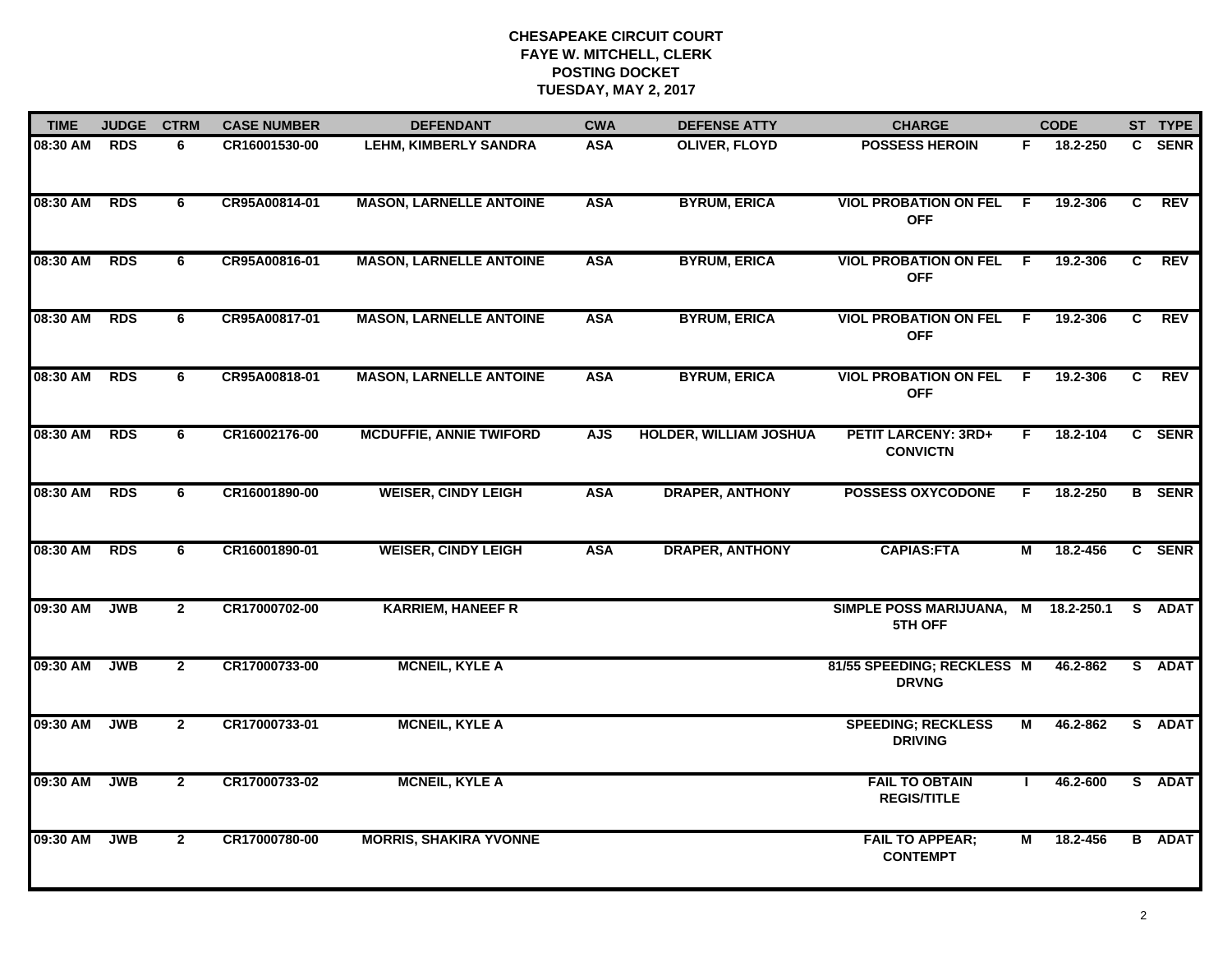| <b>TIME</b> | <b>JUDGE</b> | <b>CTRM</b>    | <b>CASE NUMBER</b> | <b>DEFENDANT</b>                  | <b>CWA</b>     | <b>DEFENSE ATTY</b>      | <b>CHARGE</b>                                           |    | <b>CODE</b>    |              | ST TYPE       |
|-------------|--------------|----------------|--------------------|-----------------------------------|----------------|--------------------------|---------------------------------------------------------|----|----------------|--------------|---------------|
| 09:30 AM    | <b>JWB</b>   | $\mathbf{2}$   | CR17000712-00      | <b>REGALADO JOVEL, HENRY NUAN</b> |                | <b>COLUMBUS, ROCCO</b>   | <b>PROTECTIVE ORDER:</b><br><b>VIOLATION</b>            |    | M 16.1-253.2   | в            | <b>TBS</b>    |
| 09:30 AM    | <b>JWB</b>   | $\overline{2}$ | CR17000712-01      | <b>REGALADO JOVEL, HENRY NUAN</b> |                | <b>COLUMBIS, ROCCO</b>   | <b>PROTECTIVE ORDER:</b><br><b>VIOLATION</b>            | М  | 16.1-253.2 C   |              | <b>TBS</b>    |
| 09:30 AM    | <b>JWB</b>   | $\mathbf{2}$   | CR17000712-02      | <b>REGALADO JOVEL, HENRY NUAN</b> |                | <b>COLUMBUS, ROCCO</b>   | <b>DAMAG PHONE LINE,</b><br>PREVENT 911                 | М  | 18.2-164       | C            | <b>TBS</b>    |
| 09:30 AM    | <b>JWB</b>   | $\mathbf{2}$   | CR17000712-03      | REGALADO JOVEL, HENRY NUAN        |                | <b>COLUMBUS, ROCCO</b>   | <b>ASSAULT &amp; BATTERY-FAM</b><br><b>MEMBER</b>       | M  | 18.2-57.2      | C            | <b>TBS</b>    |
| 09:30 AM    | <b>JWB</b>   | $\mathbf{2}$   | CR17000717-00      | <b>RIDDICK, BRITTANY SYIMONE</b>  |                |                          | <b>ASSAULT &amp; BATTERY</b>                            | М  | 18.2-57        | В            | <b>TBS</b>    |
| 09:30 AM    | <b>JWB</b>   | $\mathbf{2}$   | CR15002049-00      | <b>SPENCER, JOSEPH EDWARD</b>     | <b>JAF</b>     | Hamlet, BENJAMIN E       | <b>ELUDE</b>                                            | F. | 46.2-817B      | $\mathbf{C}$ | <b>AC</b>     |
| 09:30 AM    | <b>JWB</b>   | $\mathbf{2}$   | CR17000718-00      | <b>WHITLEY, KRISTIN R</b>         |                |                          | <b>EXPIRED REGISTRATION</b>                             |    | 46.2-646       | S            | TBS           |
| 09:30 AM    | <b>JWB</b>   | $\mathbf{2}$   | CR17000718-01      | <b>WHITLEY, KRISTIN R</b>         |                |                          | <b>EXPIRED INSPECTION</b>                               |    | 46.2-1157      | <b>S</b>     | TBS           |
| 09:30 AM    | <b>JWB</b>   | $\mathbf{2}$   | CR17000718-02      | <b>WHITLEY, KRISTIN R</b>         |                |                          | <b>SUSPENED O/L 1ST</b><br><b>OFFENSE</b>               | М  | 46.2-301       | S            | <b>TBS</b>    |
| 02:00 PM    | <b>JWB</b>   | $\mathbf{2}$   | CR17000748-00      | <b>ALCORTA, RAUL</b>              | S <sub>N</sub> |                          | <b>FILM NONCONSENTED</b><br><b>NUDE MINOR</b>           |    | $F$ 18.2-386.1 |              | <b>B</b> ADAT |
| 02:00 PM    | <b>JWB</b>   | $\mathbf{2}$   | CR17000663-00      | <b>BALL, EDGAR ALAMANDER; III</b> | <b>BW</b>      |                          | <b>UNAUTHORIZED USE OF</b><br><b>VEHICLE</b>            |    | F A.18.2-102   | $\mathbf{B}$ | <b>ADAT</b>   |
| 02:00 PM    | <b>JWB</b>   | $\overline{2}$ | CR17000339-00      | <b>BEALE, JASMINE DAJON</b>       | <b>MLK</b>     | <b>BOSLEY, CORIE</b>     | <b>GRAND LARCENY</b>                                    | F  | 18.2-95        | F            | <b>BSC</b>    |
| 02:00 PM    | <b>JWB</b>   | $\mathbf{2}$   | CR16001962-00      | <b>BIERY, ASHLEY MARIE</b>        | <b>JAF</b>     | <b>CROUNSE, LONDON C</b> | <b>IDENTY THFT: FINANC LOSS F 18.2-186.3</b><br>> \$200 |    |                | B            | <b>TBS</b>    |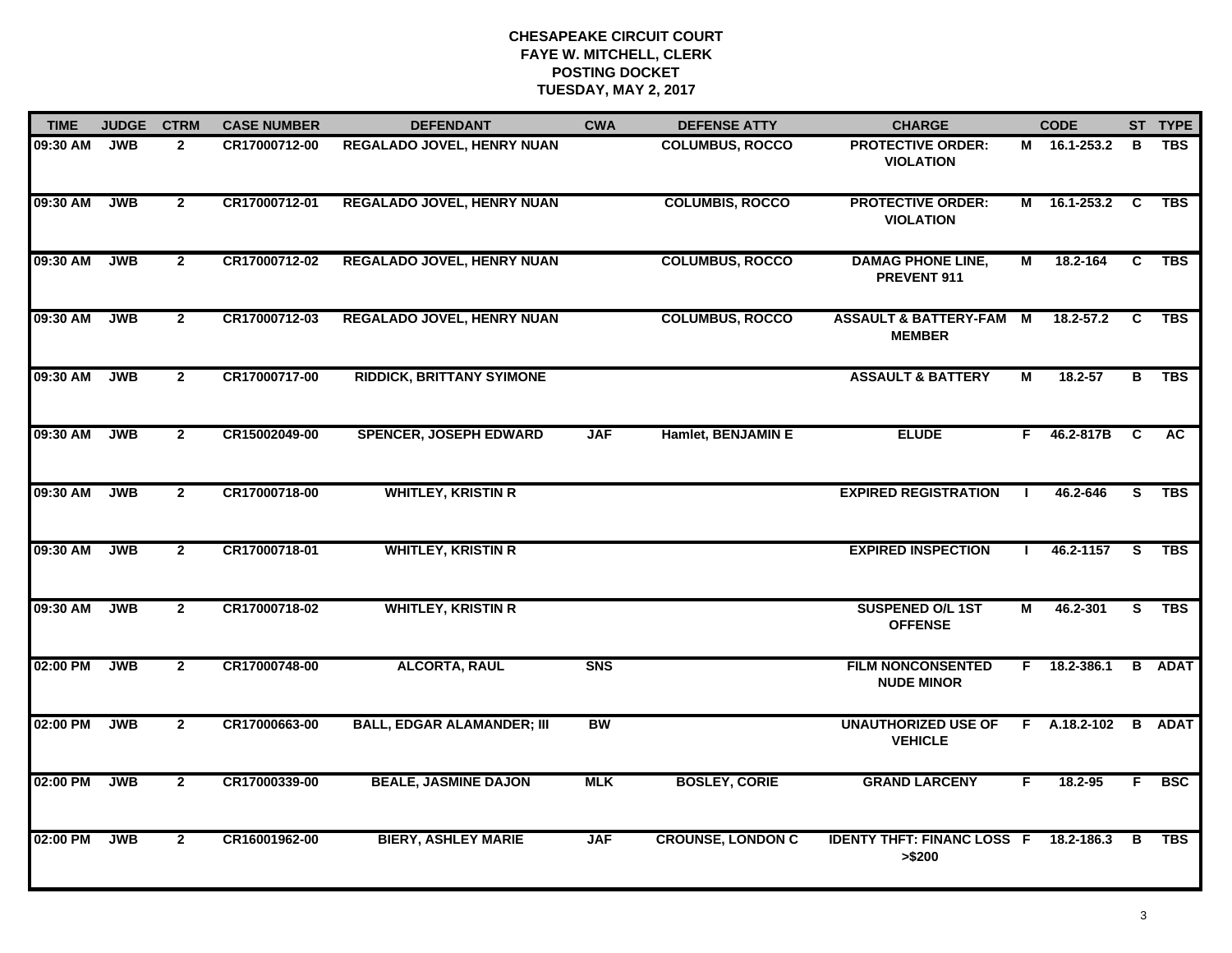| <b>TIME</b> | <b>JUDGE</b> | <b>CTRM</b>    | <b>CASE NUMBER</b> | <b>DEFENDANT</b>               | <b>CWA</b> | <b>DEFENSE ATTY</b>      | <b>CHARGE</b>                                |    | <b>CODE</b>  |                         | ST TYPE    |
|-------------|--------------|----------------|--------------------|--------------------------------|------------|--------------------------|----------------------------------------------|----|--------------|-------------------------|------------|
| 02:00 PM    | <b>JWB</b>   | $\overline{2}$ | CR16001962-01      | <b>BIERY, ASHLEY MARIE</b>     | <b>JAF</b> | <b>CROUNSE, LONDON C</b> | <b>ID THEFT: ID TO DEFRAUD</b><br>$= $200$   |    | M 18.2-186.3 | в                       | <b>TBS</b> |
| 02:00 PM    | <b>JWB</b>   | $\overline{2}$ | CR16001962-02      | <b>BIERY, ASHLEY MARIE</b>     | <b>JAF</b> | <b>CROUNSE, LONDON C</b> | <b>RECV STOLEN CREDIT</b><br><b>CARD NO.</b> | F. | 18.2-192     | В                       | <b>TBS</b> |
| 02:00 PM    | <b>JWB</b>   | $\mathbf{2}$   | CR16001962-03      | <b>BIERY, ASHLEY MARIE</b>     | <b>JAF</b> | <b>CROUNSE, LONDON C</b> | <b>RECV STOLEN CREDIT</b><br><b>CARD NO.</b> | F. | 18.2-192     | в                       | <b>TBS</b> |
| 02:00 PM    | <b>JWB</b>   | $\mathbf{2}$   | CR16001962-04      | <b>BIERY, ASHLEY MARIE</b>     | <b>JAF</b> | <b>CROUNSE, LONDON C</b> | <b>CREDIT CARD FRAUD: &gt;\$200 F</b><br>6M  |    | 18.2-195     | в                       | <b>TBS</b> |
| 02:00 PM    | <b>JWB</b>   | $\overline{2}$ | CR16001962-05      | <b>BIERY, ASHLEY MARIE</b>     | <b>JAF</b> | <b>CROUNSE, LONDON C</b> | <b>CREDIT CARD FRAUD</b><br><= \$200 IN 6M   | М  | 18.2-195     | в                       | <b>TBS</b> |
| 02:00 PM    | <b>JWB</b>   | $\mathbf{2}$   | CR16001962-06      | <b>BIERY, ASHLEY MARIE</b>     | <b>JAF</b> | <b>CROUNSE, LONDON C</b> | <b>CREDIT CARD FORGERY</b>                   | F. | 18.2-193     | В                       | <b>TBS</b> |
| 02:00 PM    | <b>JWB</b>   | $\overline{2}$ | CR16001962-07      | <b>BIERY, ASHLEY MARIE</b>     | <b>JAF</b> | <b>CROUNSE, LONDON C</b> | <b>CREDIT CARD FORGERY</b>                   | F. | 18.2-193     | $\overline{\mathbf{B}}$ | <b>TBS</b> |
| 02:00 PM    | <b>JWB</b>   | $\overline{2}$ | CR16001962-08      | <b>BIERY, ASHLEY MARIE</b>     | <b>JAF</b> | <b>CROUNSE, LONDON C</b> | <b>CREDIT CARD FORGERY</b>                   | F  | 18.2-193     | В                       | <b>TBS</b> |
| 02:00 PM    | <b>JWB</b>   | $\mathbf{2}$   | CR16001962-09      | <b>BIERY, ASHLEY MARIE</b>     | <b>JAF</b> | <b>CROUNSE, LONDON C</b> | <b>CREDIT CARD FORGERY</b>                   | E  | 18.2-193     | в                       | <b>TBS</b> |
| 02:00 PM    | <b>JWB</b>   | $\overline{2}$ | CR16001962-10      | <b>BIERY, ASHLEY MARIE</b>     | <b>JAF</b> | <b>CROUNSE, LONDON C</b> | <b>CREDIT CARD FORGERY</b>                   | F  | 18.2-193     | в                       | <b>TBS</b> |
| 02:00 PM    | <b>JWB</b>   | $\mathbf{2}$   | CR16001962-11      | <b>BIERY, ASHLEY MARIE</b>     | <b>JAF</b> | <b>CROUNSE, LONDON C</b> | <b>CREDIT CARD FORGERY</b>                   | F. | 18.2-193     | в                       | <b>TBS</b> |
| 02:00 PM    | <b>JWB</b>   | $\overline{2}$ | CR16001962-12      | <b>BIERY, ASHLEY MARIE</b>     | <b>JAF</b> | <b>CROUNSE, LONDON C</b> | <b>CREDIT CARD FORGERY</b>                   | F. | 18.2-193     | $\mathbf{o}$            | <b>TBS</b> |
| 02:00 PM    | <b>JWB</b>   | $\mathbf{2}$   | CR14001436-04      | <b>BLEVINS, WILLIAM ROBERT</b> | <b>MLK</b> | Winn, A. Robinson        | <b>FTC-ASAP</b>                              | М  | 18.2-456     | F                       | <b>MBF</b> |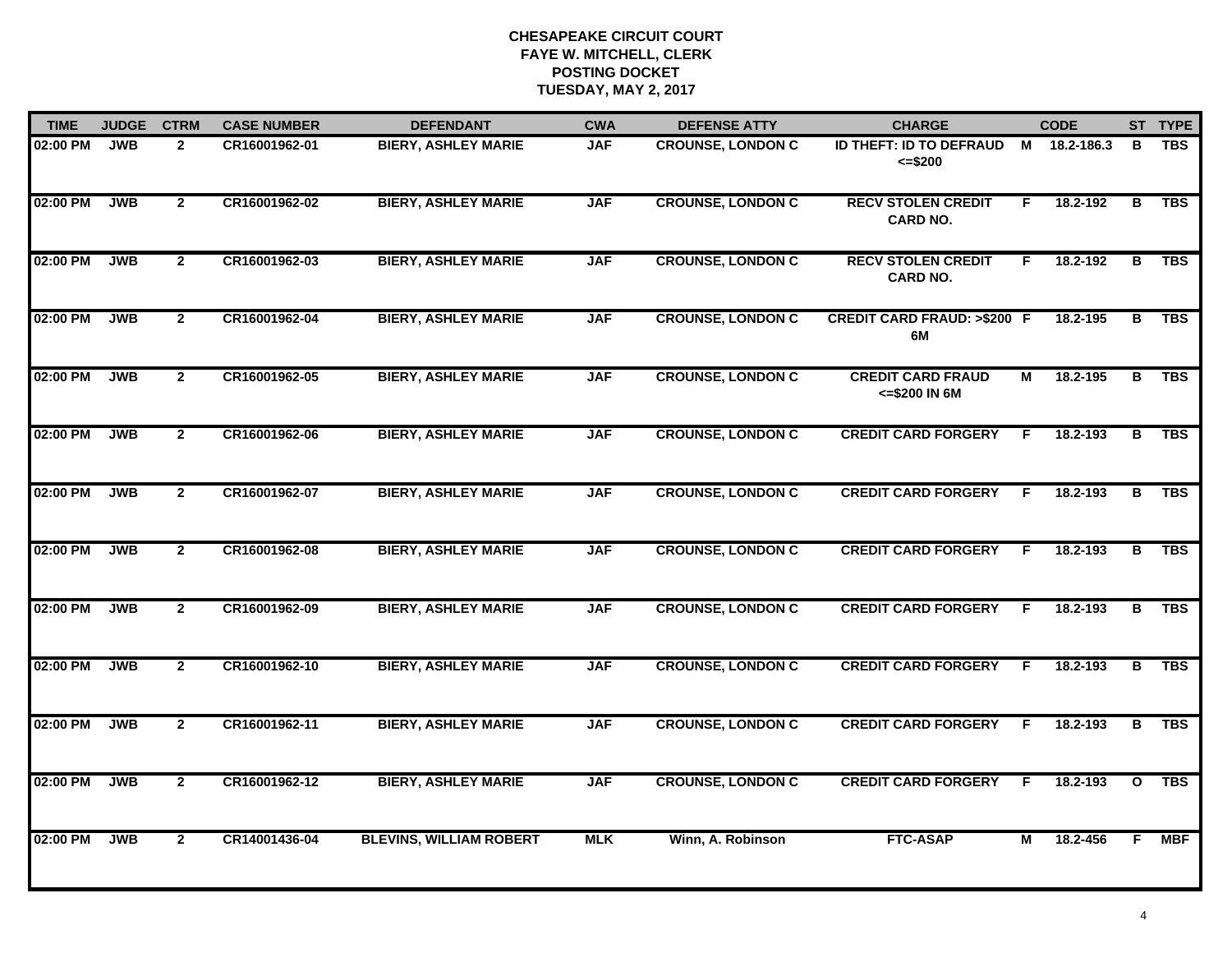| <b>TIME</b> | <b>JUDGE</b> | <b>CTRM</b>    | <b>CASE NUMBER</b> | <b>DEFENDANT</b>              | <b>CWA</b> | <b>DEFENSE ATTY</b>    | <b>CHARGE</b>                                           |    | <b>CODE</b>  |          | ST TYPE    |
|-------------|--------------|----------------|--------------------|-------------------------------|------------|------------------------|---------------------------------------------------------|----|--------------|----------|------------|
| 02:00 PM    | <b>JWB</b>   | $\overline{2}$ | CR17000171-00      | BOYD, EARL ELLWOOD; JR        | <b>KAM</b> | <b>WOOTEN, MATTHEW</b> | <b>FALSE INFO TO REGISTRY F</b>                         |    | 18.2-472.1   | C        | <b>TBS</b> |
| 02:00 PM    | <b>JWB</b>   | $\overline{2}$ | CR17000171-01      | <b>BOYD, EARL ELLWOOD; JR</b> | <b>KAM</b> | <b>WOOTEN, MATTHEW</b> | VIOL OFF FAIL TO REGIST, 2 F<br><b>OFF</b>              |    | 18.2-472.1 C |          | <b>TBS</b> |
| 02:00 PM    | <b>JWB</b>   | $\overline{2}$ | CR17000171-02      | <b>BOYD, EARL ELLWOOD; JR</b> | <b>KAM</b> | <b>WOOTEN, MATTHEW</b> | <b>VIOL OFF FAIL TO REGIST, 2 F</b><br><b>OFF</b>       |    | 18.2-472.1   | C        | <b>TBS</b> |
| 02:00 PM    | <b>JWB</b>   | $\mathbf{2}$   | CR17000171-03      | <b>BOYD, EARL ELLWOOD; JR</b> | <b>KAM</b> | <b>WOOTEN, MATTHEW</b> | VIOL OFF FAIL TO REGIST, 2 F<br><b>OFF</b>              |    | 18.2-472.1   | C.       | <b>TBS</b> |
| 02:00 PM    | <b>JWB</b>   | $\mathbf{2}$   | CR17000171-04      | <b>BOYD, EARL ELLWOOD; JR</b> | <b>KAM</b> | <b>WOOTEN, MATTHEW</b> | VIOL OFF FAIL TO REGIST, 2 F 18.2-472.1 C<br><b>OFF</b> |    |              |          | <b>TBS</b> |
| 02:00 PM    | <b>JWB</b>   | $\overline{2}$ | CR17000171-05      | <b>BOYD, EARL ELLWOOD; JR</b> | <b>KAM</b> | <b>WOOTEN, MATTHEW</b> | <b>VIOL OFF FAIL TO REGIST, 2 F</b><br><b>OFF</b>       |    | 18.2-472.1   | C        | <b>TBS</b> |
| 02:00 PM    | <b>JWB</b>   | $\overline{2}$ | CR17000171-06      | <b>BOYD, EARL ELLWOOD; JR</b> | <b>KAM</b> | <b>WOOTEN, MATTHEW</b> | <b>VIOL OFF FAIL TO REGIST, 2 F</b><br><b>OFF</b>       |    | 18.2-472.1   | <b>C</b> | <b>TBS</b> |
| 02:00 PM    | <b>JWB</b>   | $\overline{2}$ | CR16002081-00      | <b>CLARK, CAESAR LAMONT</b>   | <b>CEE</b> | <b>OLIVER, FLOYD</b>   | <b>GRND LARCENY: &gt;=\$200</b><br><b>NOT PERSN</b>     | E  | 18.2-95      | C        | <b>TBS</b> |
| 02:00 PM    | <b>JWB</b>   | $\overline{2}$ | CR16002081-01      | <b>CLARK, CAESAR LAMONT</b>   | <b>CEE</b> | <b>OLIVER, FLOYD</b>   | STLN PRPRTY: INT TO SELL F 18.2-108.01<br>$>= $200$     |    |              | C.       | <b>TBS</b> |
| 02:00 PM    | <b>JWB</b>   | $\mathbf{2}$   | CR16002021-00      | <b>CRADDOCK, DAWN MARIE</b>   | <b>CEE</b> | <b>THOMAN, BRIAN D</b> | <b>GRAND LARCENY: &gt;=\$200</b><br><b>NOT PERSN</b>    | F. | $18.2 - 95$  | C.       | <b>TBS</b> |
| 02:00 PM    | <b>JWB</b>   | $\mathbf{2}$   | CR15001928-00      | <b>DARBY, LOIS DANIELLE</b>   | <b>AMF</b> | <b>MASON, SHARON</b>   | <b>MALICIOUS WOUNDING</b>                               | F. | 18.2-51      | C.       | <b>TBS</b> |
| 02:00 PM    | <b>JWB</b>   | $\mathbf{2}$   | CR16001590-00      | <b>DELANEY, JENNIFER LEE</b>  | <b>CEE</b> | <b>MUSSONI, ERIK</b>   | <b>GRAND LARCENY STEAL</b><br><b>PROPERTY</b>           | F. | 18.2-95      | F.       | <b>BSC</b> |
| 02:00 PM    | <b>JWB</b>   | $\overline{2}$ | CR16001590-01      | <b>DELANEY, JENNIFER LEE</b>  | <b>CEE</b> | <b>MUSSONI, ERIK</b>   | <b>CONSPIRE TO COMMIT</b><br><b>LARCENY</b>             | F. | $18.2 - 23$  | F.       | <b>BSC</b> |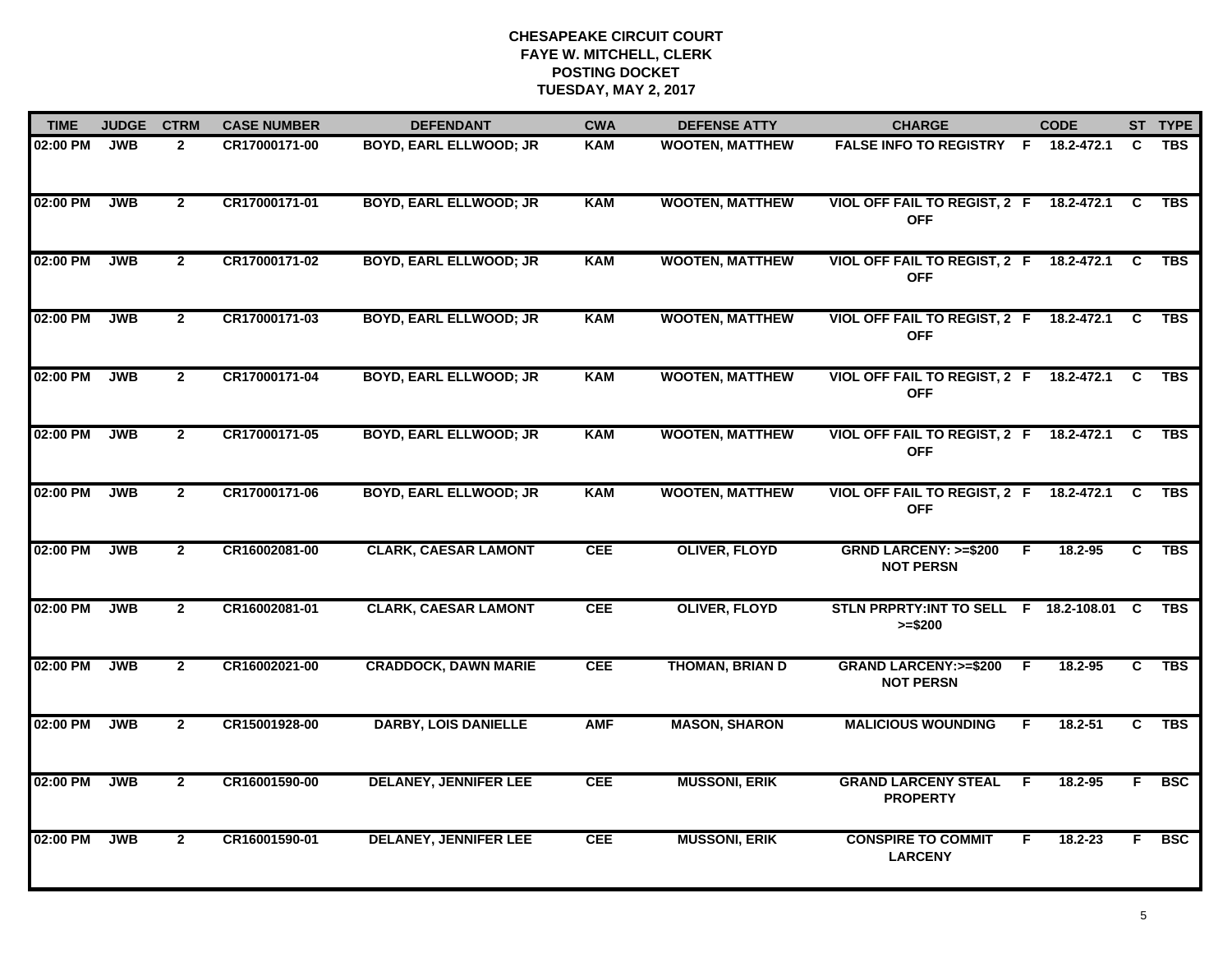| <b>TIME</b> | <b>JUDGE</b> | <b>CTRM</b>    | <b>CASE NUMBER</b> | <b>DEFENDANT</b>                 | <b>CWA</b> | <b>DEFENSE ATTY</b>       | <b>CHARGE</b>                                |    | <b>CODE</b>    |    | ST TYPE    |
|-------------|--------------|----------------|--------------------|----------------------------------|------------|---------------------------|----------------------------------------------|----|----------------|----|------------|
| 02:00 PM    | <b>JWB</b>   | $\mathbf{2}$   | CR16000920-00      | <b>DIGGS, ERIC LATRELL</b>       | <b>ASA</b> | <b>WINN, A ROBINSON</b>   | <b>HABITUAL OFFENDER</b>                     |    | F B.46.2-357   | F. | <b>BSC</b> |
| 02:00 PM    | <b>JWB</b>   | $\overline{2}$ | CR16000708-00      | <b>DOWNER, CAYTLIN ELISABETH</b> | <b>KJB</b> | <b>BUYRN, WILLIAM E</b>   | POSSESS SCHEDULE I OR II F<br><b>DRUG</b>    |    | 18.2-250       | C  | <b>TBS</b> |
| 02:00 PM    | <b>JWB</b>   | $\overline{2}$ | CR15001259-01      | <b>DRAPER, BROOKE ALEXA</b>      | <b>MLK</b> | <b>PASS, STEPHANIE P</b>  | VIOL SUSP SENTENCE -FEL F<br><b>OFF</b>      |    | 19.2-306       | в  | <b>TBS</b> |
| 02:00 PM    | <b>JWB</b>   | $\mathbf{2}$   | CR15001259-04      | <b>DRAPER, BROOKE ALEXA</b>      | <b>MLK</b> | <b>BLACK, HUGH E; III</b> | <b>VIOL PROBATION ON FEL</b><br><b>OFF</b>   | -F | 19.2-306       | C  | <b>TBS</b> |
| 02:00 PM    | <b>JWB</b>   | $\mathbf{2}$   | CR17000817-00      | <b>EPPS, OMAR KISHAAN</b>        | <b>AHM</b> | <b>MUSSONI, ERIK</b>      | <b>FORGERY; CHECK</b>                        | F. | 18.2-172       | C  | <b>TBS</b> |
| 02:00 PM    | <b>JWB</b>   | $\overline{2}$ | CR17000817-01      | <b>EPPS, OMAR KISHAAN</b>        | <b>AHM</b> | <b>MUSSONI, ERIC</b>      | <b>UTTER FORGERY</b>                         | F. | 18.2-172       | C  | <b>TBS</b> |
| 02:00 PM    | <b>JWB</b>   | $\mathbf{2}$   | CR17000817-02      | <b>EPPS, OMAR KISHAAN</b>        | <b>AHM</b> | <b>MUSSONI, ERIK</b>      | <b>OBATIN BY FALSE</b><br><b>PRETENSE</b>    | F. | 18.2-178       | C  | TBS        |
| 02:00 PM    | <b>JWB</b>   | $\mathbf{2}$   | CR17000817-03      | <b>EPPS, OMAR KISHAAN</b>        | <b>AHM</b> | <b>MUSSONI, E</b>         | <b>COMPUTER FRAUD</b>                        |    | $F$ 18.2-152.3 | C  | <b>TBS</b> |
| 02:00 PM    | <b>JWB</b>   | $\mathbf{2}$   | CR17000817-04      | <b>EPPS, OMAR KISHAAN</b>        | <b>AHM</b> | <b>MUSSONI, ERIK</b>      | <b>ELUDE</b>                                 | F. | 46.2-817B      | C  | <b>TBS</b> |
| 02:00 PM    | <b>JWB</b>   | $\overline{2}$ | CR16002186-00      | <b>FLOOD, TERRELL KELLEY</b>     | <b>JAF</b> | Babineau, Jon M.; Sr.     | <b>MARIJUANA PWID</b>                        |    | $F$ 18.2-248.1 | В  | <b>TBS</b> |
| 02:00 PM    | <b>JWB</b>   | $\overline{2}$ | CR16002186-01      | <b>FLOOD, TERRELL KELLEY</b>     | <b>JAF</b> | Babineau, Jon M.; Sr.     | <b>SCH IV PWID</b>                           | F. | 18.2-248       | В  | TBS        |
| 02:00 PM    | <b>JWB</b>   | $\overline{2}$ | CR17000788-00      | <b>FREDERICK, RASHAAD ORION</b>  |            |                           | <b>PWID MARIJUANA</b>                        |    | $F$ 18.2-248.1 |    | C ADAT     |
| 02:00 PM    | <b>JWB</b>   | $\mathbf{2}$   | CR17000788-01      | <b>FREDERICK, RASHAAD ORION</b>  |            |                           | <b>FIREARM POSS PWID</b><br><b>MARIJUANA</b> |    | F 18.2-308.4   |    | C ADAT     |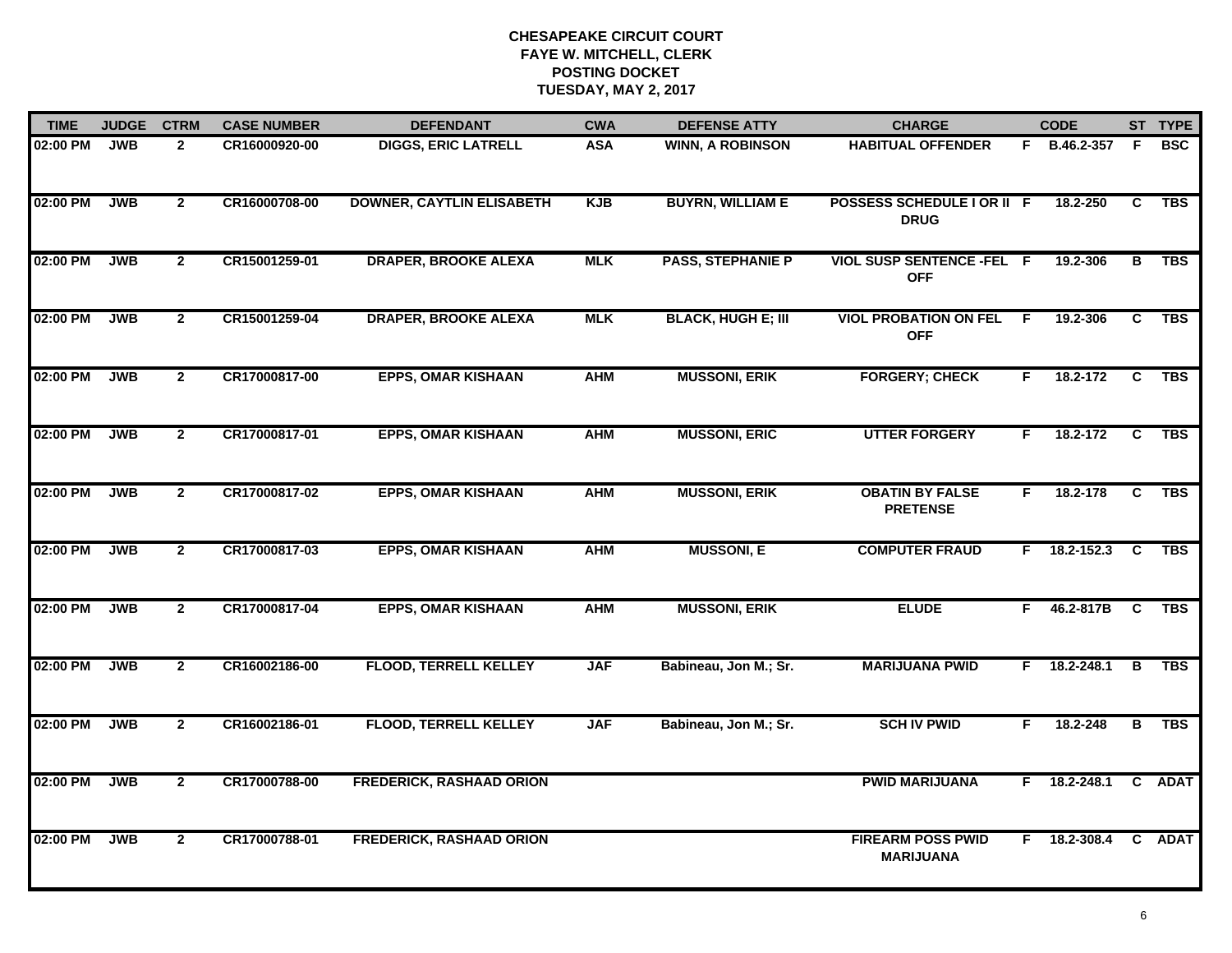| <b>TIME</b> | <b>JUDGE</b> | <b>CTRM</b>    | <b>CASE NUMBER</b> | <b>DEFENDANT</b>                | <b>CWA</b> | <b>DEFENSE ATTY</b>      | <b>CHARGE</b>                                    |    | <b>CODE</b>   |                | ST TYPE     |
|-------------|--------------|----------------|--------------------|---------------------------------|------------|--------------------------|--------------------------------------------------|----|---------------|----------------|-------------|
| 02:00 PM    | <b>JWB</b>   | $\mathbf{2}$   | CR17000788-02      | <b>FREDERICK, RASHAAD ORION</b> | <b>AEP</b> |                          | FIREARM: POSS CONV VIOL F<br><b>FELON</b>        |    | 18.2-308.2    | C.             | <b>ADAT</b> |
| 02:00 PM    | <b>JWB</b>   | $\overline{2}$ | CR16002142-00      | <b>GOETZ, LARRY ROBERT</b>      | <b>MLK</b> | <b>MORRIS, DIALLO</b>    | <b>ENHANCED PENALTY:MISD F</b><br><b>LAR 3RD</b> |    | 18.2-178      | в              | <b>TBS</b>  |
| 02:00 PM    | <b>JWB</b>   | $\overline{2}$ | CR16002142-01      | <b>GOETZ, LARRY ROBERT</b>      | <b>MLK</b> | <b>MORRIS, DIALLO</b>    | <b>GRAND LARCENY</b>                             | F  | 18.2-95       | C.             | <b>TBS</b>  |
| 02:00 PM    | <b>JWB</b>   | $\mathbf{2}$   | CR17000383-01      | <b>GOETZ, LARRY ROBERT</b>      | <b>JAF</b> | <b>MORRIS, DIALLO K</b>  | <b>GRAND LARCENY</b>                             | F. | $18.2 - 95$   | C              | <b>TBS</b>  |
| 02:00 PM    | <b>JWB</b>   | $2^{\circ}$    | CR16001790-01      | <b>GONZALES, BINGIE</b>         | <b>AMF</b> | Winn, A Robinson         | <b>ROBBERY/CONSPIRACY</b>                        | E  | $18.2 - 58$   | C.             | <b>BSC</b>  |
| 02:00 PM    | <b>JWB</b>   | $\mathbf{2}$   | CR16001790-02      | <b>GONZALES, BINGIE</b>         | <b>AMF</b> | Winn, A Robinson         | <b>GRAND LARCENY-FIREARM F</b>                   |    | 18.2-95       | C              | <b>BSC</b>  |
| 02:00 PM    | <b>JWB</b>   | $\overline{2}$ | CR16001790-03      | <b>GONZALES, BINGIE</b>         | <b>AMF</b> | Winn, A Robinson         | <b>CONSPIRE TO COMMIT</b><br><b>LARCENY</b>      | F  | $18.2 - 95$   | $\overline{c}$ | <b>BSC</b>  |
| 02:00 PM    | <b>JWB</b>   | $\mathbf{2}$   | CR16001790-04      | <b>GONZALES, BINGIE</b>         | <b>AMF</b> | Winn, A Robinson         | <b>USE FIREARM IN FELONY</b><br><b>1ST OFF</b>   | F. | $18.2 - 53.1$ | C              | <b>BSC</b>  |
| 02:00 PM    | <b>JWB</b>   | $\overline{2}$ | CR16001790-05      | <b>GONZALES, BINGIE</b>         | <b>AMF</b> | Winn, A Robinson         | <b>MAIMING BY MOB</b>                            | F  | 18.2-41       | C              | <b>BSC</b>  |
| 02:00 PM    | <b>JWB</b>   | $\overline{2}$ | CR16001099-00      | <b>GOODE, CHARLES MARVIN</b>    | <b>CEE</b> | Givando, Stephen P.      | <b>HABITUAL OFFENDER 2ND F</b>                   |    | B.46.2-357    | F              | <b>BSC</b>  |
| 02:00 PM    | <b>JWB</b>   | $\overline{2}$ | CR13002311-03      | <b>GRANT, JAMES ARNOLD; JR</b>  | <b>SNS</b> | <b>SWEENEY, B COLIN</b>  | <b>VIOL PROBATION ON FEL F</b><br><b>OFF</b>     |    | 19.2-306      | $\overline{c}$ | <b>TBS</b>  |
| 02:00 PM    | <b>JWB</b>   | $\overline{2}$ | CR07000098-01      | <b>GRAY, ERIC ANTONIO</b>       | <b>WHC</b> | <b>WENTWORTH, RACHEL</b> | <b>VIOL PROBATION ON FEL</b><br><b>OFF</b>       | F. | 19.2-306      | $\overline{c}$ | <b>TBS</b>  |
| 02:00 PM    | <b>JWB</b>   | $\mathbf{2}$   | CR07001039-01      | <b>GRAY, ERIC ANTONIO</b>       | <b>WHC</b> | <b>WENTWORTH, RACHEL</b> | <b>VIOL PROBATION ON FEL</b><br><b>OFF</b>       | -F | 19.2-306      | C              | <b>TBS</b>  |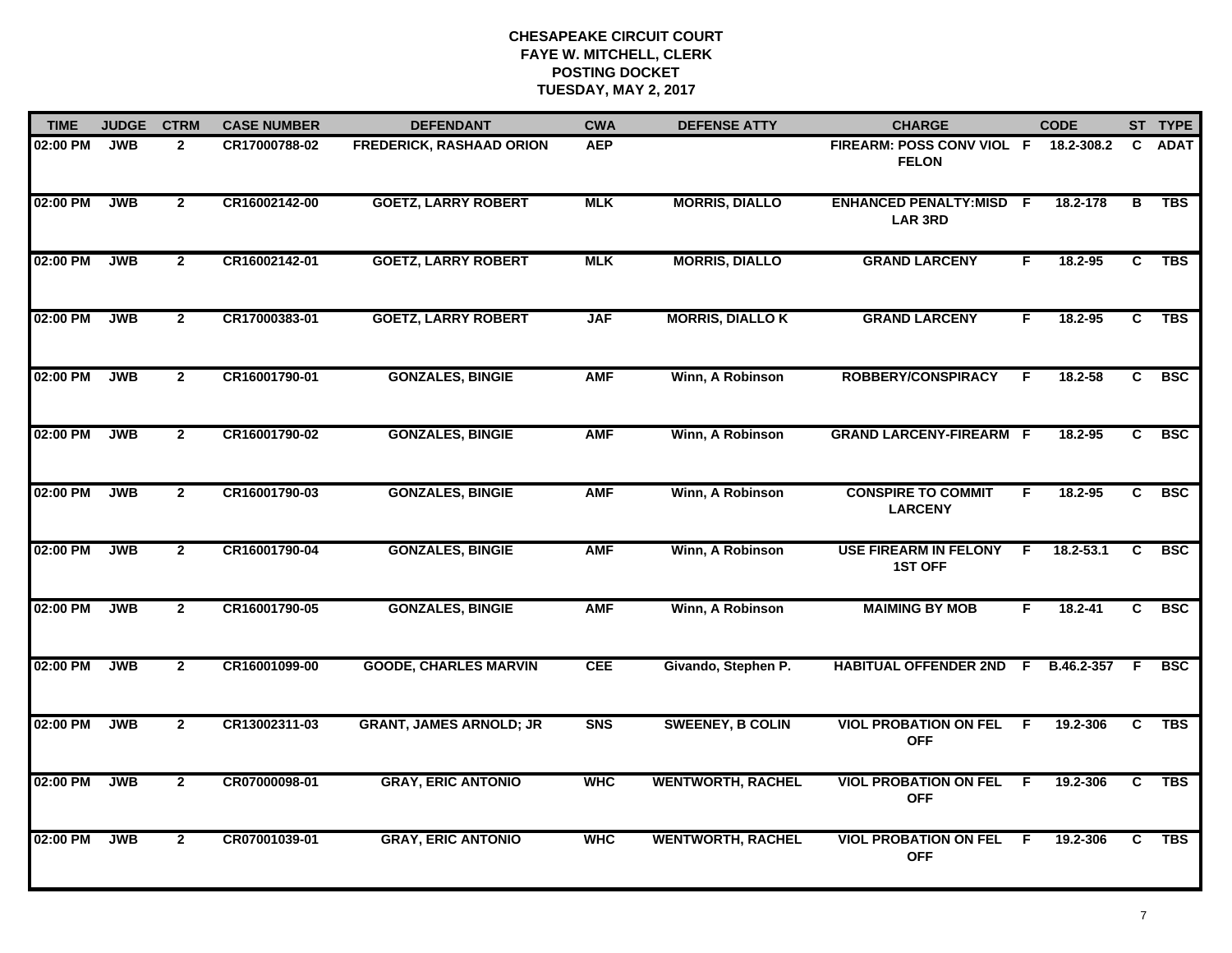| <b>TIME</b> | <b>JUDGE</b> | <b>CTRM</b>    | <b>CASE NUMBER</b> | <b>DEFENDANT</b>                   | <b>CWA</b> | <b>DEFENSE ATTY</b>       | <b>CHARGE</b>                                     |                | <b>CODE</b>  |                | ST TYPE       |
|-------------|--------------|----------------|--------------------|------------------------------------|------------|---------------------------|---------------------------------------------------|----------------|--------------|----------------|---------------|
| 02:00 PM    | <b>JWB</b>   | $\mathbf{2}$   | CR17000827-00      | <b>HAYDEN, JOSHUA BENNETT</b>      | <b>BEC</b> | Spencer, Jo Anne          | <b>ABDUCT BY</b><br><b>FORCE/INTIMIDATION</b>     | F.             | 18.2-47      | C              | <b>TBS</b>    |
| 02:00 PM    | <b>JWB</b>   | $\mathbf{2}$   | CR17000827-01      | <b>HAYDEN, JOSHUA BENNETT</b>      | <b>BEC</b> | Spencer, Jo Anne          | <b>ASSAULT &amp; BATTERY-FAM</b><br><b>MEMBER</b> | M              | 18.2-57.2    | В              | <b>TBS</b>    |
| 02:00 PM    | <b>JWB</b>   | $\mathbf{2}$   | CR16001136-00      | <b>ISSA, DARYLL</b>                | <b>ABD</b> |                           | <b>SHOW CAUSE: PROVIDE</b><br><b>HEALTH INS</b>   | C              | 18.2-456     | S              | <b>TBS</b>    |
| 02:00 PM    | <b>JWB</b>   | $\mathbf{2}$   | CR15001238-00      | <b>KONCZAL, DENNIS EUGENE</b>      | <b>ASA</b> | <b>ORTIZ, KATHLEEN</b>    | <b>POSSESS HEROIN</b>                             | F.             | 18.2-250     | в              | <b>BSC</b>    |
| 02:00 PM    | <b>JWB</b>   | $\mathbf{2}$   | CR17000660-00      | LEE, MATHEW EARL THOMAS            |            | <b>GILCHRIST, K</b>       | <b>PWID MARIJUANA</b>                             |                | F 18.2-248.1 |                | <b>B</b> ADAT |
| 02:00 PM    | <b>JWB</b>   | $\mathbf{2}$   | CR09001284-01      | <b>MADDOCK, THOMAS RYAN</b>        | <b>PLS</b> | <b>HADEED, SHANNON</b>    | <b>VIOL PROBATION ON FEL</b><br><b>OFF</b>        | F.             | 19.2-306     | C.             | <b>TBS</b>    |
| 02:00 PM    | <b>JWB</b>   | $\overline{2}$ | CR09003570-01      | <b>MADDOCK, THOMAS RYAN</b>        | <b>PLS</b> | <b>HADEED, SHANNON</b>    | <b>VIOL PROBATION ON FEL</b><br><b>OFF</b>        | $\overline{F}$ | 19.2-306     | $\overline{c}$ | <b>TBS</b>    |
| 02:00 PM    | <b>JWB</b>   | $\mathbf{2}$   | CR16001834-00      | <b>MADDOCK, THOMAS RYAN</b>        | <b>DJH</b> | <b>HOLDER, WM JOSHUA</b>  | <b>RESISTING ARREST</b>                           | М              | 18.2-479.1   | C              | <b>TBS</b>    |
| 02:00 PM    | <b>JWB</b>   | $\mathbf{2}$   | CR16001834-01      | <b>MADDOCK, THOMAS RYAN</b>        | <b>DJH</b> | <b>HOLDER, WM JOSHUA</b>  | <b>POSSESS HEROIN</b>                             | F.             | 18.2-250     | C              | <b>TBS</b>    |
| 02:00 PM    | <b>JWB</b>   | $\mathbf{2}$   | CR16001834-02      | <b>MADDOCK, THOMAS RYAN</b>        | <b>DJH</b> | <b>HOLDER, WM JOSHUA</b>  | <b>POSS CONTROLLED</b><br><b>PARAPHERNALIA</b>    | М              | 54.1-3466    | C              | <b>TBS</b>    |
| 02:00 PM    | <b>JWB</b>   | $\mathbf{2}$   | CR16001834-03      | <b>MADDOCK, THOMAS RYAN</b>        | <b>DJH</b> | <b>HOLDER, WM JOSHUA</b>  | <b>REVOKED O/L</b>                                | M              | B.46.2-301   | <b>C</b>       | <b>TBS</b>    |
| 02:00 PM    | <b>JWB</b>   | $\overline{2}$ | CR10001840-03      | <b>MASSEY, RICHARD CHARLES; II</b> | PLS        | <b>ARRINGTON, DEBRACA</b> | <b>VIOL PROBATION ON FEL</b><br><b>OFF</b>        | F              | 19.2-306     | $\overline{c}$ | <b>TBS</b>    |
| 02:00 PM    | <b>JWB</b>   | $\mathbf{2}$   | CR15000739-02      | <b>MASSEY, RICHARD CHARLES; II</b> | <b>PLS</b> | <b>ARRINGTON, DEBRACA</b> | <b>VIOL PROBATION ON FEL</b><br><b>OFF</b>        | F.             | 19.2-306     | C              | <b>TBS</b>    |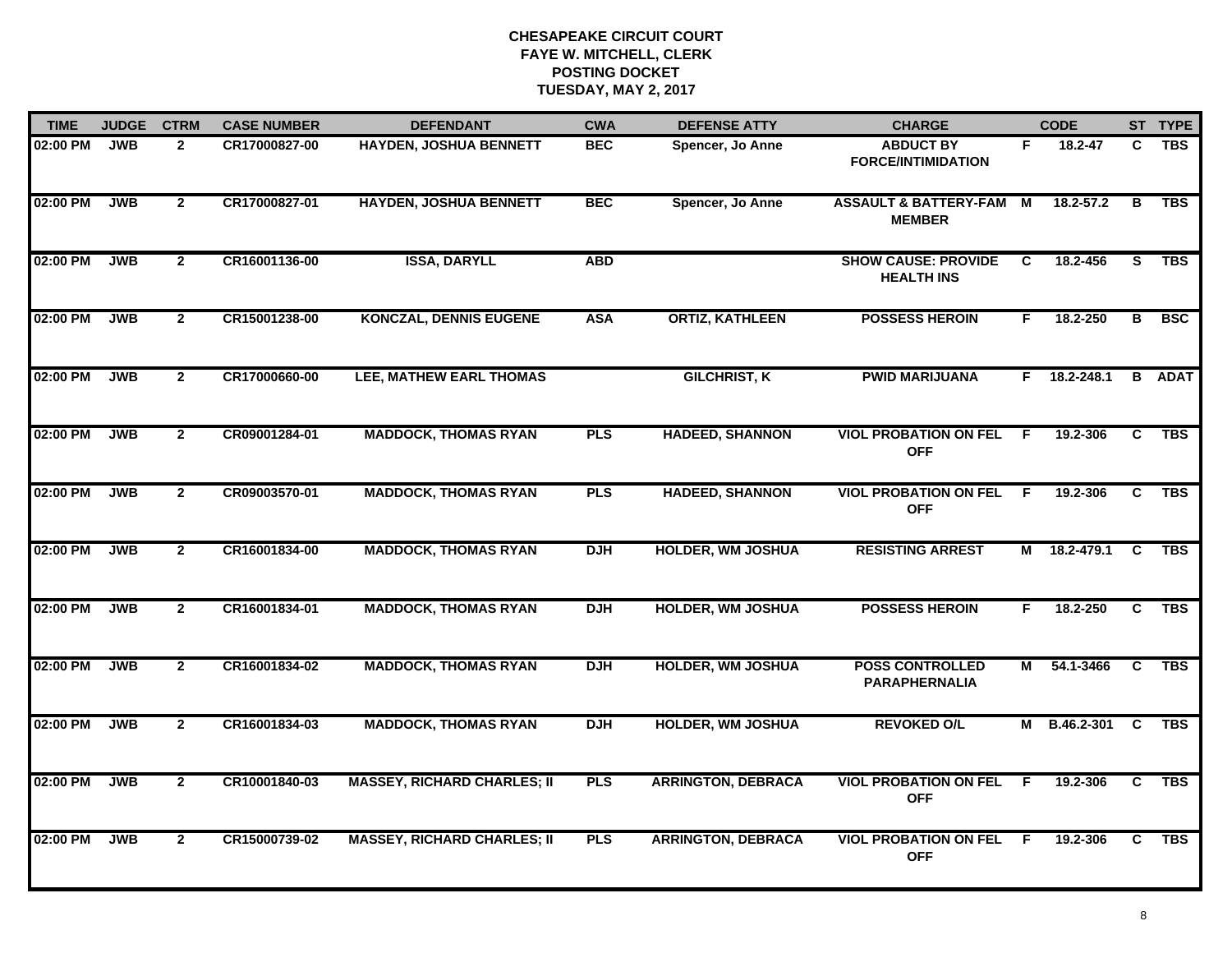| <b>TIME</b> | <b>JUDGE</b> | <b>CTRM</b>    | <b>CASE NUMBER</b> | <b>DEFENDANT</b>                    | <b>CWA</b> | <b>DEFENSE ATTY</b>        | <b>CHARGE</b>                              |                | <b>CODE</b> |                | ST TYPE    |
|-------------|--------------|----------------|--------------------|-------------------------------------|------------|----------------------------|--------------------------------------------|----------------|-------------|----------------|------------|
| 02:00 PM    | <b>JWB</b>   | $\overline{2}$ | CR16001818-00      | <b>MCCLEARY, TYMETRICE LORIANNE</b> | <b>BKF</b> | <b>BOSLEY, CORIE</b>       | SHOPLIFT/CONCEAL GOODS F<br>$$200+$        |                | 18.2-103    | F              | <b>BSC</b> |
| 02:00 PM    | <b>JWB</b>   | $\overline{2}$ | CR17000755-00      | <b>NAILOR, ANDREW WILLIAM</b>       | <b>AHM</b> | <b>BOSLEY, CORIE</b>       | <b>POSSES HEROIN</b>                       | F.             | 18.2-250    | C              | <b>TBS</b> |
| 02:00 PM    | <b>JWB</b>   | $\mathbf{2}$   | CR16000016-00      | <b>NEWHART, RUSSELL EDWARD</b>      | <b>SNS</b> | <b>BROCCOLLETTI, JAMES</b> | <b>MURDER: 2ND DEGREE</b>                  | F.             | 18.2-32     | в              | <b>TBS</b> |
| 02:00 PM    | <b>JWB</b>   | $\mathbf{2}$   | CR16000016-01      | <b>NEWHART, RUSSELL EDWARD</b>      | <b>SNS</b> | <b>BROCCOLETTI, JAMES</b>  | <b>USE FIREARM IN FELONY</b>               | F.             | 18.2-53.1   | В              | <b>TBS</b> |
| 02:00 PM    | <b>JWB</b>   | $\mathbf{2}$   | CR17000637-00      | <b>NEWSOME, DEVONNE DEPRIEST</b>    | <b>MIF</b> |                            | <b>PWID COCAINE</b>                        | F.             | 18.2-248    |                | C ADAT     |
| 02:00 PM    | <b>JWB</b>   | $\mathbf{2}$   | CR16000605-00      | <b>NEWTON, JAMES VINCENT; JR</b>    | CLB        | <b>JONES, M COLSTON</b>    | <b>GRAND LARCENY</b>                       | F.             | 18.2-95     | F.             | MBF        |
| 02:00 PM    | <b>JWB</b>   | $\overline{2}$ | CR16000605-01      | <b>NEWTON, JAMES VINCENT; JR</b>    | CLB        | <b>JONES, M COLSTON</b>    | <b>OBTAIN BY FALSE</b><br><b>PRETENSE</b>  | F.             | 18.2-178    | E              | <b>MBF</b> |
| 02:00 PM    | <b>JWB</b>   | $\mathbf{2}$   | CR16000605-02      | <b>NEWTON, JAMES VINCENT; JR</b>    | CLB        | <b>JONES, M COLSTON</b>    | PETIT LARCENY 1ST OFF                      | М              | 18.2-96     | F.             | <b>MBF</b> |
| 02:00 PM    | <b>JWB</b>   | $\mathbf{2}$   | CR16000605-03      | <b>NEWTON, JAMES VINCENT; JR</b>    | CLB        | <b>JONES, M COLSTON</b>    | <b>OBTAIN BY FALSE</b><br><b>PRETENSE</b>  | М              | 18.2-178    | -F             | <b>MBF</b> |
| 02:00 PM    | <b>JWB</b>   | $\overline{2}$ | CR13000858-03      | <b>PARRISH, CHRISTOPHER EDWARD</b>  | <b>KAM</b> | <b>SWEENEY, B COLIN</b>    | <b>VIOL PROBATION ON FEL</b><br><b>OFF</b> | F              | 19.2-306    | C              | <b>TBS</b> |
| 02:00 PM    | <b>JWB</b>   | $\mathbf{2}$   | CR16001447-00      | <b>PETIT-HOMME, MARCEUNE</b>        | <b>WHC</b> |                            | <b>BAD CHECK</b>                           | F.             | 18.2-181    | F              | <b>MBF</b> |
| 02:00 PM    | <b>JWB</b>   | $\overline{2}$ | CR08004141-02      | <b>PINDELL, TERRENCE MARKECE</b>    | <b>MLK</b> | <b>HADEED, SHANNON</b>     | <b>VIOL PROBATION ON FEL</b><br><b>OFF</b> | $\overline{F}$ | 19.2-306    | $\overline{c}$ | <b>TBS</b> |
| 02:00 PM    | <b>JWB</b>   | $\mathbf{2}$   | CR16000844-00      | <b>RIDDICK, DIMARIO DIEON-TROY</b>  | <b>MLK</b> | Jones, David L             | <b>PWID COCAINE</b>                        | F.             | 18.2-248    | C              | <b>TBS</b> |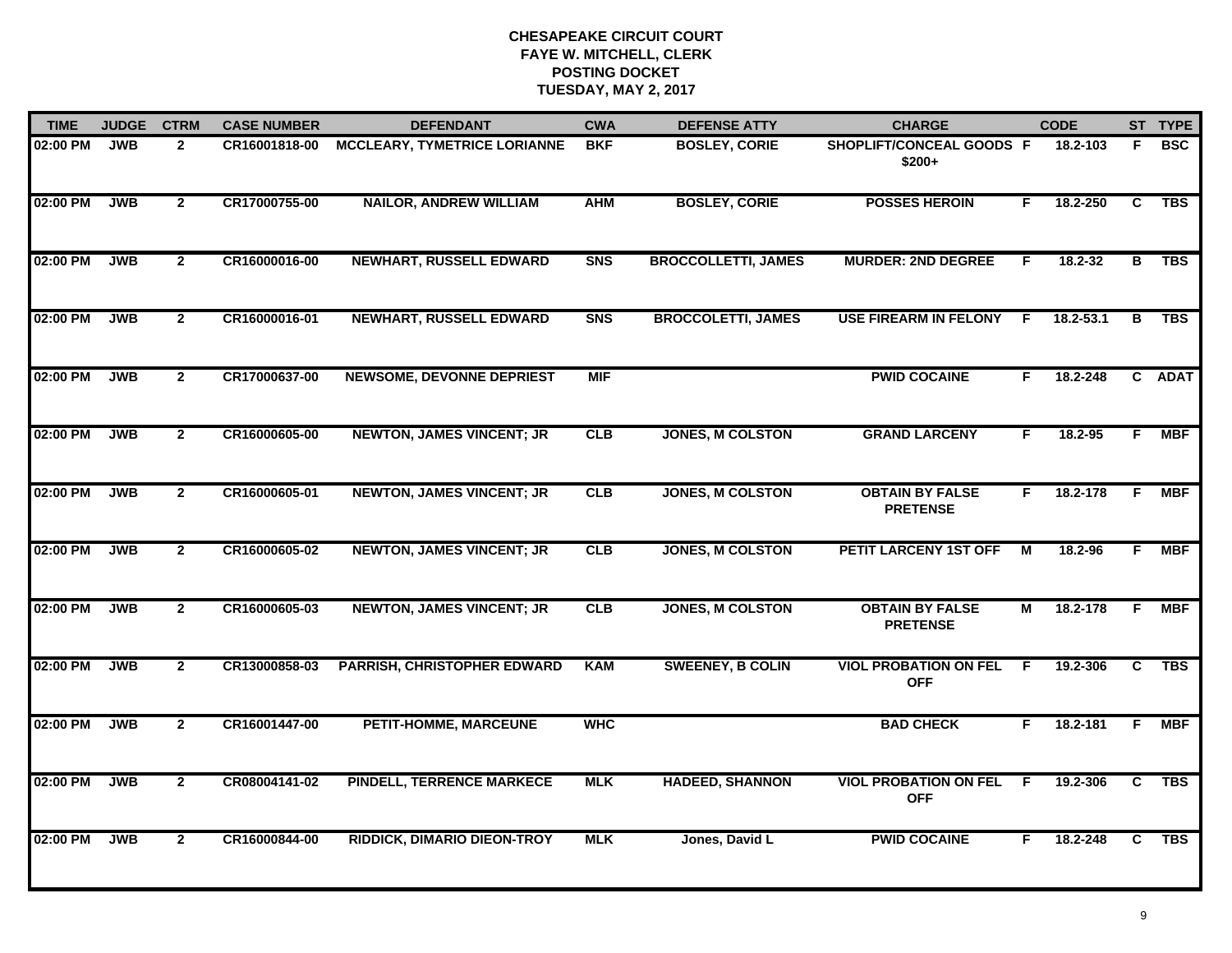| <b>TIME</b> | <b>JUDGE</b> | <b>CTRM</b>    | <b>CASE NUMBER</b> | <b>DEFENDANT</b>                | <b>CWA</b> | <b>DEFENSE ATTY</b>       | <b>CHARGE</b>                                 |     | <b>CODE</b>    |                | ST TYPE       |
|-------------|--------------|----------------|--------------------|---------------------------------|------------|---------------------------|-----------------------------------------------|-----|----------------|----------------|---------------|
| 02:00 PM    | <b>JWB</b>   | $\mathbf{2}$   | CR16000844-01      | RIDDICK, DIMARIO DIEON-TROY     | <b>MLK</b> | Jones, David L.           | <b>FTA-SENTENCING</b>                         | М   | 18.2-456       | C              | <b>TBS</b>    |
| 02:00 PM    | <b>JWB</b>   | $\overline{2}$ | CR14001076-00      | <b>RIDDICK, FRANKIE LEE</b>     | CLB        | <b>TITTER, JENNIFER L</b> | FIREARM: POSS BY CONV F<br><b>FELON</b>       |     | 18.2-308.2     | B              | <b>TBS</b>    |
| 02:00 PM    | <b>JWB</b>   | $\overline{2}$ | CR16000932-00      | <b>RYANS, KALIYAH</b>           | <b>AJS</b> | <b>WENTWORTH, RACHEL</b>  | POSSESSION OF COCAINE F                       |     | 18.2-250       | $\overline{c}$ | <b>TBS</b>    |
| 02:00 PM    | <b>JWB</b>   | $\mathbf{2}$   | CR17000248-00      | <b>SAWYER, ERNEST NATHANIEL</b> | <b>DJH</b> |                           | <b>SELL/GIVE/DIST COCAINE</b>                 | - F | 18.2-248       | C              | <b>TBS</b>    |
| 02:00 PM    | <b>JWB</b>   | $\mathbf{2}$   | CR17000248-01      | <b>SAWYER, ERNEST NATHANIEL</b> | <b>DJH</b> |                           | MANUF/DISTRB SCH I/ II, 3+ F<br><b>OFF</b>    |     | 18.2-248       | C              | <b>TBS</b>    |
| 02:00 PM    | <b>JWB</b>   | $\mathbf{2}$   | CR17000248-02      | <b>SAWYER, ERNEST NATHANIEL</b> | <b>DJH</b> |                           | MANUF/DISTRB SCH I/ II, 3+ F<br><b>OFF</b>    |     | 18.2-248       | C              | TBS           |
| 02:00 PM    | <b>JWB</b>   | $\overline{2}$ | CR15002209-00      | <b>SCOTT, JAMES ANTONIO</b>     | <b>MIF</b> | <b>BASHARA, CHARLES</b>   | <b>HABITUAL OFFENDER-</b><br><b>PRIOR OFF</b> |     | F B.46.2-357 F |                | <b>MBF</b>    |
| 02:00 PM    | <b>JWB</b>   | $\overline{2}$ | CR15001089-00      | <b>SIKONIA, SCOTT MITCHELL</b>  | <b>AWW</b> | <b>WOODS, MICHAEL J</b>   | <b>POSSESS COCAINE</b>                        | F.  | 18.2-250       | $\overline{c}$ | <b>TBS</b>    |
| 02:00 PM    | <b>JWB</b>   | $\overline{2}$ | CR17000833-00      | <b>SIKONIA, SCOTT MITCHELL</b>  | <b>BEC</b> |                           | <b>STRANGLE</b>                               | F.  | $18.2 - 51.6$  |                | C ADAT        |
| 02:00 PM    | <b>JWB</b>   | $\overline{2}$ | CR17000690-00      | <b>SMITH, JAMES ARTHUR</b>      |            |                           | ANIMAL CRUELTY; CAUSED F<br><b>DEATH</b>      |     | 3.2-6570       |                | <b>B</b> ADAT |
| 02:00 PM    | <b>JWB</b>   | $\mathbf{2}$   | CR16000346-00      | <b>TEW, SHANE MATTHEW</b>       | <b>AHM</b> | Sacks, Andrew M.          | <b>ELUDE</b>                                  | F.  | 46.2-817B      | <b>C</b>       | <b>TBS</b>    |
| 02:00 PM    | <b>JWB</b>   | $\overline{2}$ | CR16000346-01      | <b>TEW, SHANE MATTHEW</b>       | <b>AHM</b> | Sacks, Andrew M.          | <b>ROBBERY</b>                                | F   | 18.2-58        | $\overline{c}$ | <b>TBS</b>    |
| 02:00 PM    | <b>JWB</b>   | $\overline{2}$ | CR16000346-02      | <b>TEW, SHANE MATTHEW</b>       | <b>AHM</b> | Sacks, Andrew M.          | <b>GRAND LARCENY: AUTO</b>                    | F.  | $18.2 - 95$    | C              | <b>TBS</b>    |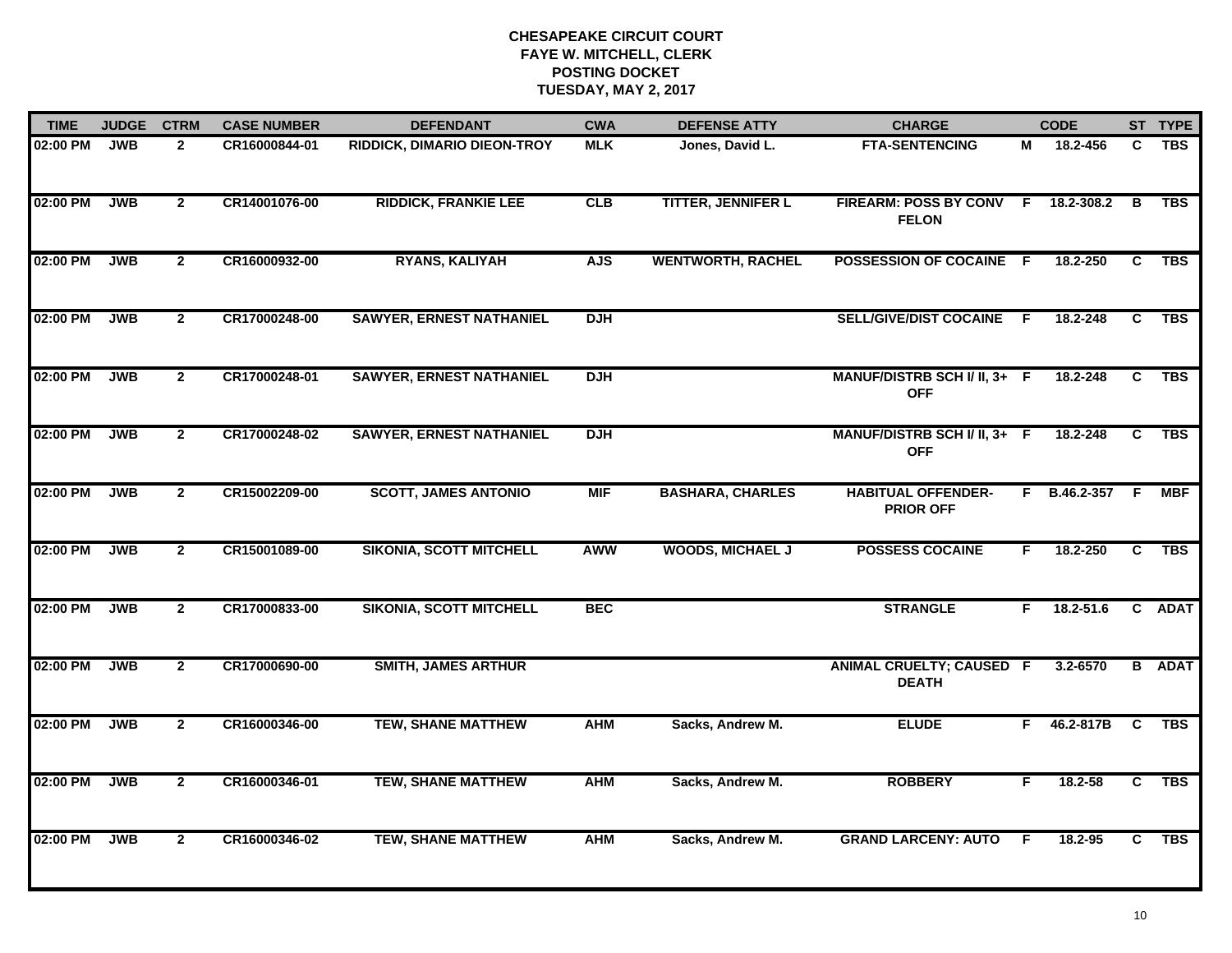| <b>TIME</b> | <b>JUDGE</b> | <b>CTRM</b>  | <b>CASE NUMBER</b> | <b>DEFENDANT</b>                    | <b>CWA</b> | <b>DEFENSE ATTY</b>     | <b>CHARGE</b>                                    |    | <b>CODE</b> |    | ST TYPE     |
|-------------|--------------|--------------|--------------------|-------------------------------------|------------|-------------------------|--------------------------------------------------|----|-------------|----|-------------|
| 02:00 PM    | <b>JWB</b>   | $\mathbf{2}$ | CR16000643-00      | <b>TURNER, JONATHAN LOGAN</b>       | <b>CEE</b> | <b>FORSTIE, AARON</b>   | <b>CONSPIRE/COMMIT</b><br><b>LARCENY</b>         | F. | 18.2-23     | C  | <b>TBS</b>  |
| 02:00 PM    | <b>JWB</b>   | $\mathbf{2}$ | CR16000643-01      | <b>TURNER, JONATHAN LOGAN</b>       | <b>CEE</b> | <b>FORSTIE, AARON</b>   | ATT OBTAIN MONEY FALSE F<br><b>PRETENS</b>       |    | 18.2-178    | C  | <b>TBS</b>  |
| 02:00 PM    | JWB          | $\mathbf{2}$ | CR16000643-02      | <b>TURNER, JONATHAN LOGAN</b>       | <b>CEE</b> | <b>FORSTIE, AARON</b>   | <b>GRAND LARCENY</b>                             | F. | 18.2-95     | C  | <b>TBS</b>  |
| 02:00 PM    | <b>JWB</b>   | $\mathbf{2}$ | CR16000643-03      | <b>TURNER, JONATHAN LOGAN</b>       | <b>CEE</b> | <b>FORSTIE, AARON</b>   | <b>CONSPIRE OBTAIN MONEY F</b><br><b>FALSELY</b> |    | 18.2-23     | C  | <b>TBS</b>  |
| 02:00 PM    | <b>JWB</b>   | $\mathbf{2}$ | CR13001565-02      | <b>WILLIAMS, JAMES ARCHIE; JR</b>   | <b>WHC</b> | Givando, Stephen P.     | <b>VIOL PROBATION ON FEL</b><br><b>OFF</b>       | F. | 19.2-306    | C  | <b>TBS</b>  |
| 02:00 PM    | <b>JWB</b>   | $\mathbf{2}$ | CR15001564-01      | <b>WILLOUGHBY, JERMARIO DELONTE</b> | <b>KAM</b> | <b>MORRIS, DIALLO K</b> | <b>VIOL SUSP SENT ON FEL</b><br><b>OFF</b>       | F. | 19.2-306    | C. | <b>TBS</b>  |
| 02:00 PM    | <b>JWB</b>   | $\mathbf{2}$ | CR15001564-02      | <b>WILLOUGHBY, JERMARIO DELONTE</b> | <b>KAM</b> | <b>MORRIS, DIALLO</b>   | <b>VIOL PROBATION ON FEL</b><br><b>OFF</b>       | F. | 19.2-306    | C. | <b>TBS</b>  |
| 02:00 PM    | <b>JWB</b>   | $\mathbf{2}$ | CR17000636-00      | <b>WILSON, DOMINIQUE XAVIER</b>     | <b>ASA</b> |                         | <b>PWID MARIJUANA</b>                            | F. | 18.2-248.1  | B  | <b>ADAT</b> |
| 02:00 PM    | <b>JWB</b>   | $\mathbf{2}$ | CR02A00986-01      | <b>WILSON, LEON LEE</b>             | <b>DAM</b> | <b>HADEED, SHANNON</b>  | <b>VIOL PROBATION ON FEL</b><br><b>OFF</b>       | F. | 19.2-306    | в  | <b>TBS</b>  |
| 02:00 PM    | <b>JWB</b>   | $\mathbf{2}$ | CR02A00987-01      | <b>WILSON, LEON LEE</b>             | <b>DAM</b> | <b>HADEED, SHANNON</b>  | <b>VIOL PROBATION ON FEL</b><br><b>OFF</b>       | F  | 19.2-306    | в  | <b>TBS</b>  |
| 02:00 PM    | <b>JWB</b>   | $\mathbf{2}$ | CR17000032-00      | <b>WORNSTAFF, MELINDA MARIE</b>     | <b>AWW</b> | Winn, A. Robinson       | <b>POSSESS HEROIN</b>                            | F. | 18.2-250    | C. | <b>TBS</b>  |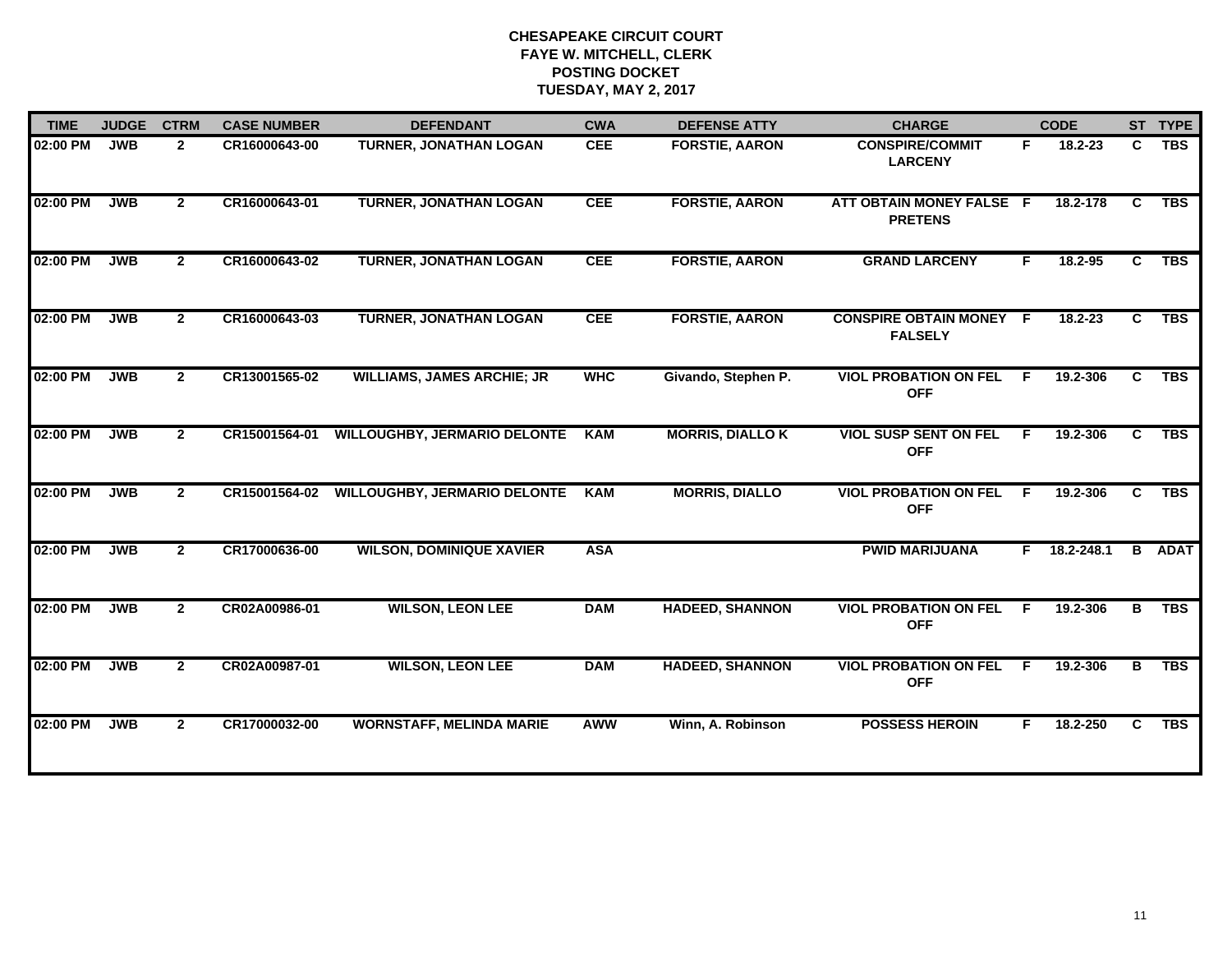| <b>TIME</b> | <b>JUDGE</b> | <b>CTRM</b>    | <b>CASE NUMBER</b> | <b>PLAINTIFF</b>                                |                                          | <b>PLAINTIFF ATTY</b>                      | <b>DEFENSE ATTY</b>      | <b>TYPE</b> |
|-------------|--------------|----------------|--------------------|-------------------------------------------------|------------------------------------------|--------------------------------------------|--------------------------|-------------|
|             |              |                |                    |                                                 | <b>DEFENDANT</b>                         |                                            |                          |             |
| 10:00 AM    | <b>JWB</b>   | 4              | CL08000061-04      | <b>COMMONWEALTH OF VIRGINIA</b>                 | <b>DILLARD, ROBERT</b>                   | <b>WHEALTON, ERIN</b><br><b>DUGAN</b>      | <b>STOWE, RANDOLPH</b>   | <b>TBS</b>  |
| 10:00 AM    | <b>JWB</b>   | 4              | CL14002498-00      | <b>RAY, CYNTHIA B</b>                           | <b>RECORD MID-ATLANTIC INC</b>           | <b>HEARNE, DAVID A</b>                     | <b>BROWN, NATHAN I</b>   | <b>TBS</b>  |
| 10:00 AM    | <b>JWB</b>   | $\overline{4}$ | CL15001957-00      | *SHERMAN, HEATHER; EXEC                         | *SOUTHERN GRADING<br><b>INCORPORATED</b> | <b>LARSEN, GREGORY S</b>                   | <b>BARRETT, JOHN M</b>   | <b>TBS</b>  |
| 10:00 AM    | <b>JWB</b>   | $\overline{4}$ | CL16000913-00      | <b>SHARP, GARY</b>                              | <b>ADORNO, MARIA V</b>                   | <b>MILLER, BRADFORD</b>                    | <b>LAMBERT, R LARRY</b>  | <b>TBS</b>  |
| 10:00 AM    | <b>JWB</b>   | 4              | CL16000973-00      | <b>RIDDICK, TOWANDER L</b>                      | *NAROLA, AJAY GORDHANBHAI                | <b>PIERCE &amp; THORNTON</b><br><b>PLC</b> | <b>SMITH, PAIGE LEVY</b> | <b>TBS</b>  |
| 10:00 AM    | <b>JWB</b>   | 4              | CL16002426-00      | <b>CHRISTIAN, NICOLE M</b>                      | <b>ABBOTT, SADIE</b>                     | <b>SAMUEL, ROBERT L; JR</b>                | PRO SE                   | <b>TBS</b>  |
| 10:00 AM    | <b>JWB</b>   | 4              | CL16002615-00      | <b>FIA CARD SERVICES NA</b>                     | *EMMANUEL, TENA M                        | <b>HILGER, ALICIA A</b>                    | <b>PROSE</b>             | <b>GARN</b> |
| 10:00 AM    | <b>JWB</b>   | 4              | CL16002711-00      | <b>WHITTLER, DENISE</b>                         | <b>SWYGERT, KARL</b>                     | <b>LEFTWICH, JAMES A; JR</b>               | <b>LAMBERT, R LARRY</b>  | <b>TBS</b>  |
| 10:00 AM    | <b>JWB</b>   | 4              | CL16002754-00      | <b>MICHAEL WAYNE INVESTMENTS</b>                | *HARRIS, MONICA                          | <b>DRINKWATER,</b><br><b>DARRELL A</b>     | <b>PROSE</b>             | <b>GARN</b> |
| 10:00 AM    | <b>JWB</b>   | 4              | CL16002755-00      | <b>BILL JINC</b>                                | *PURVIS, LINDA                           | <b>DRINKWATER,</b><br><b>DARRELL A</b>     | <b>PROSE</b>             | <b>GARN</b> |
| 10:00 AM    | <b>JWB</b>   | 4              | CL16002756-00      | <b>AMERICREDIT FINANCIAL</b><br><b>SERVICES</b> | *BLACKWELL, TOYIKA T                     | DRINKWATER,<br><b>DARRELL A</b>            | <b>PROSE</b>             | <b>GARN</b> |
| 10:00 AM    | <b>JWB</b>   | 4              | CL16002778-00      | <b>AUTOINFO FINANCE OF VA INC</b>               | *HINTON, RONALD                          | <b>BISCHOFF, WILLIAM C</b>                 | <b>PROSE</b>             | <b>GARN</b> |
| 10:00 AM    | <b>JWB</b>   | 4              | CL16002780-00      | <b>CRISMAN, SHAWNNA</b>                         | <b>PARRISH, WILLIAM</b>                  | <b>ZEBRAK, KAITLIN M</b>                   | <b>FIORELLA, TODD D</b>  | <b>TBS</b>  |
| 10:00 AM    | <b>JWB</b>   | $\overline{4}$ | CL16002832-00      | <b>TOWNE BANK</b>                               | *CHURCHWELL, TIMOTHY                     | <b>VANHORN, RACHEL E</b>                   | <b>PROSE</b>             | <b>GARN</b> |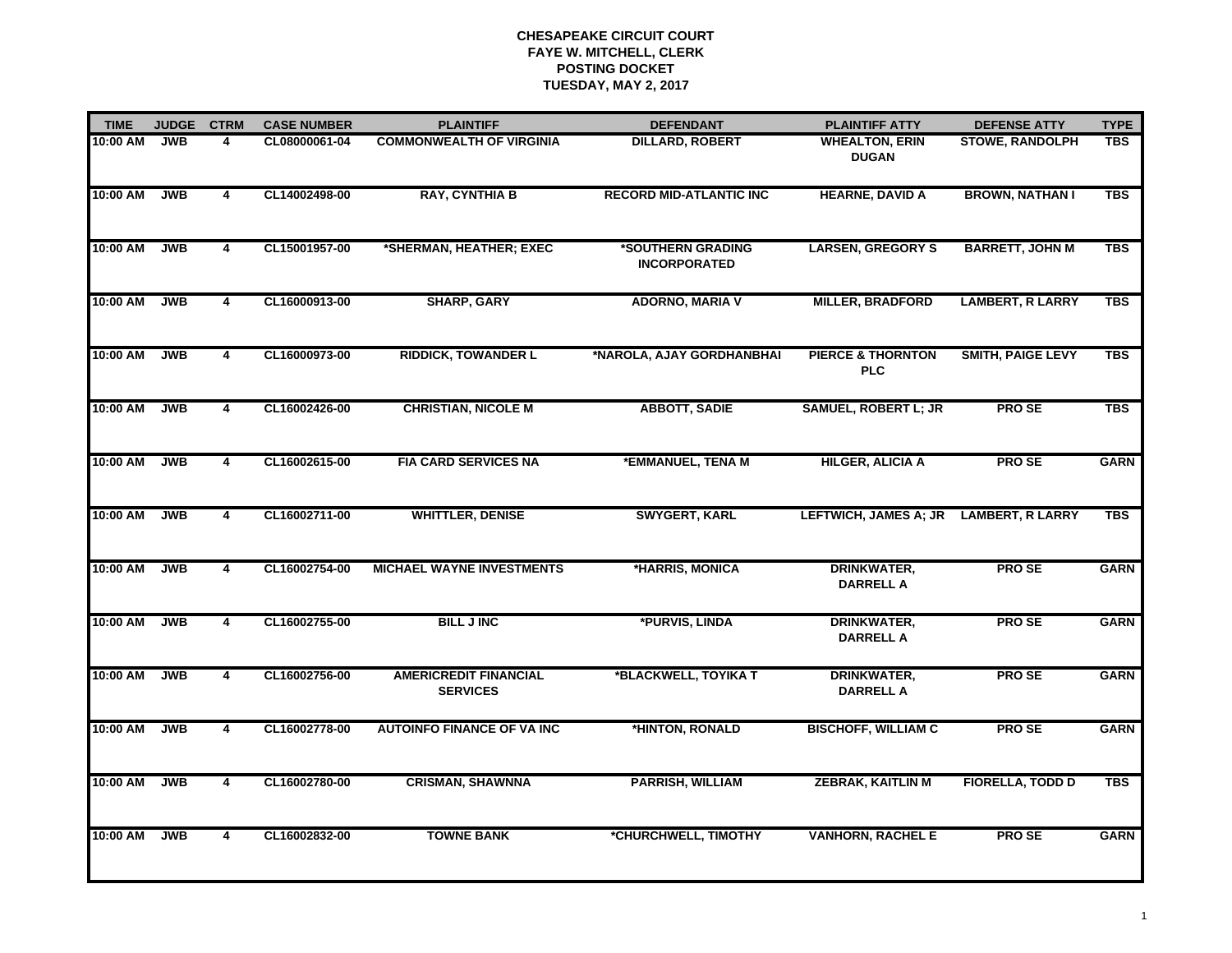| <b>TIME</b> | <b>JUDGE</b> | <b>CTRM</b>             | <b>CASE NUMBER</b> | <b>PLAINTIFF</b>                               | <b>DEFENDANT</b>                    | <b>PLAINTIFF ATTY</b>                    | <b>DEFENSE ATTY</b> | <b>TYPE</b> |
|-------------|--------------|-------------------------|--------------------|------------------------------------------------|-------------------------------------|------------------------------------------|---------------------|-------------|
| 10:00 AM    | <b>JWB</b>   | 4                       | CL16002917-00      | <b>FIA CARD SERVICES NA</b>                    | *PIERSON, JENNIFER C                | <b>VANHORN, RACHEL</b>                   | <b>PROSE</b>        | <b>GARN</b> |
| 10:00 AM    | <b>JWB</b>   | 4                       | CL16002919-00      | <b>HOUSEHOLD FINANCE CORP II</b>               | *MIDDLETON-TOWE, GILLIAN G          | <b>VANHORN, RACHEL</b>                   | <b>PROSE</b>        | <b>GARN</b> |
| 10:00 AM    | <b>JWB</b>   | 4                       | CL16002923-00      | *JOYNER, BILLIE L                              | SOOD, RISHI B                       | PAULSON, JOHN I                          | <b>PROSE</b>        | <b>TBS</b>  |
| 10:00 AM    | <b>JWB</b>   | 4                       | CL16002953-00      | <b>CAPITAL ONE BANK USA NA</b>                 | *LUNSFORD, ROBERT H                 | <b>VANHORN, RACHEL E</b>                 | <b>PROSE</b>        | <b>GARN</b> |
| 10:00 AM    | <b>JWB</b>   | 4                       | CL16002954-00      | OLD POINT NATIONAL BANK                        | *RIDDICK, CHARLENE                  | <b>VANHORN, RACHEL E</b>                 | <b>PROSE</b>        | <b>GARN</b> |
| 10:00 AM    | <b>JWB</b>   | 4                       | CL16002955-00      | <b>FORD MOTOR CREDIT COMPANY</b><br><b>LLC</b> | *SINCLAIR, CRYSTAL G                | <b>SAUNDERS, SARAH M</b>                 | <b>PRO SE</b>       | <b>GARN</b> |
| 10:00 AM    | <b>JWB</b>   | 4                       | CL16003001-00      | <b>CAPITAL ONE BANK USA NA</b>                 | *BAKER, CURTIS B                    | <b>VANHORN, RACHEL E</b>                 | <b>PROSE</b>        | <b>GARN</b> |
| 10:00 AM    | <b>JWB</b>   | 4                       | CL16003102-00      | <b>COMMONWEALTH OF VIRGINIA</b>                | *BROWN, MICHAEL ROGER; JR           | <b>POOLE BROOKE</b><br><b>PLUMLEE PC</b> | <b>PROSE</b>        | <b>GARN</b> |
| 10:00 AM    | <b>JWB</b>   | $\overline{4}$          | CL16003115-00      | <b>COMMONWEALTH OF VIRGINIA</b>                | *CURRY, JAWANA LATOYJA              | <b>POOLE BROOKE</b><br><b>PLUMLEE PC</b> | <b>PROSE</b>        | <b>GARN</b> |
| 10:00 AM    | <b>JWB</b>   | 4                       | CL16003136-00      | <b>COMMONWEALTH OF VIRGINIA</b>                | *ROCHER, KIMBERLEA F                | <b>POOLE BROOKE</b><br><b>PLUMLEE PC</b> | <b>PROSE</b>        | <b>GARN</b> |
| 10:00 AM    | <b>JWB</b>   | 4                       | CL16003153-00      | <b>COMMONWEALTH OF VIRGINIA</b>                | *WATKINS, DWAYNE MAURICE            | <b>POOLE BROOKE</b><br><b>PLUMLEE PC</b> | <b>PROSE</b>        | <b>GARN</b> |
| 10:00 AM    | <b>JWB</b>   | 4                       | CL16003211-00      | <b>TRYPHONAS, ARTEMIS</b>                      | <b>HARDISON, MICHAEL CURTIS; JR</b> | <b>BENNETT, CARLTON F</b>                | <b>PROSE</b>        | <b>TBS</b>  |
| 10:00 AM    | <b>JWB</b>   | $\overline{\mathbf{4}}$ | CL17000086-00      | <b>LVNV FUNDING LLC</b>                        | *WILLIAMS, ERIC                     | CHIPMAN,<br><b>CHRISTOPHER</b>           | <b>PROSE</b>        | <b>GARN</b> |
| 10:00 AM    | <b>JWB</b>   | $\overline{4}$          | CL17000227-00      | <b>COMMONWEALTH OF VIRGINIA</b>                | *BETHUNE, QUIANA                    | <b>POOLE BROOKE</b><br><b>PLUMLEE PC</b> | <b>PROSE</b>        | <b>GARN</b> |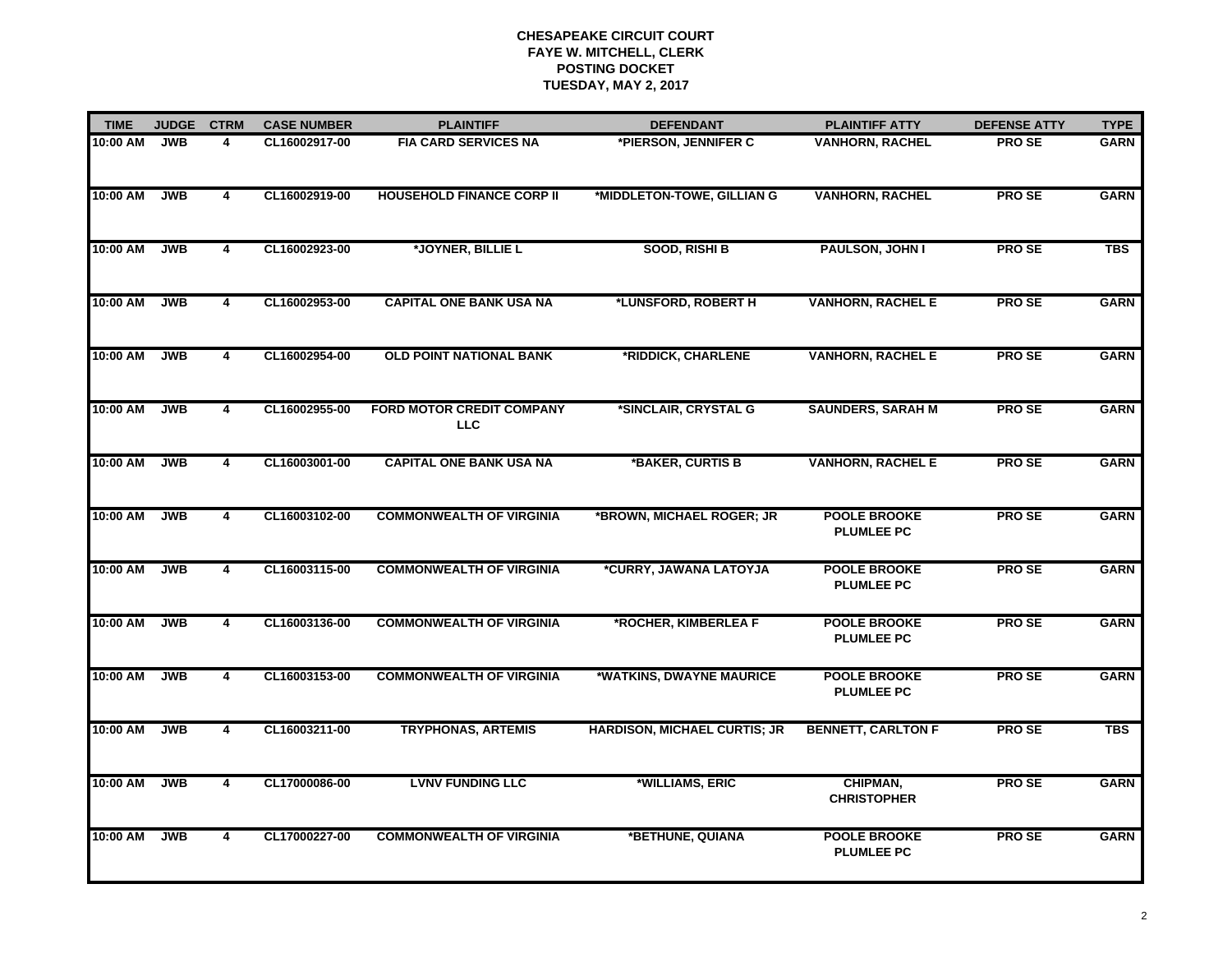| <b>TIME</b> | <b>JUDGE</b> | <b>CTRM</b>    | <b>CASE NUMBER</b> | <b>PLAINTIFF</b>                | <b>DEFENDANT</b>             | <b>PLAINTIFF ATTY</b>                    | <b>DEFENSE ATTY</b> | <b>TYPE</b> |
|-------------|--------------|----------------|--------------------|---------------------------------|------------------------------|------------------------------------------|---------------------|-------------|
| 10:00 AM    | <b>JWB</b>   | 4              | CL17000232-00      | <b>COMMONWEALTH OF VIRGINIA</b> | *BLOUNT, NORMAN LEE          | <b>POOLE BROOKE</b><br><b>PLUMLEE PC</b> | <b>PROSE</b>        | <b>GARN</b> |
| 10:00 AM    | <b>JWB</b>   | 4              | CL17000242-00      | <b>COMMONWEALTH OF VIRGINIA</b> | *BRINGHURST-CARR, PAMELA     | <b>POOLE BROOKE</b><br><b>PLUMLEE PC</b> | <b>PROSE</b>        | <b>GARN</b> |
| 10:00 AM    | <b>JWB</b>   | $\overline{4}$ | CL17000244-00      | <b>COMMONWEALTH OF VIRGINIA</b> | *CANIELY, EUGENE; JR         | <b>POOLE BROOKE</b><br><b>PLUMLEE PC</b> | <b>PROSE</b>        | <b>GARN</b> |
| 10:00 AM    | <b>JWB</b>   | $\overline{4}$ | CL17000245-00      | <b>COMMONWEALTH OF VIRGINIA</b> | *CHAMBERS, ALDENE MAURICES   | <b>POOLE BROOKE</b><br><b>PLUMLEE PC</b> | <b>PROSE</b>        | <b>GARN</b> |
| 10:00 AM    | <b>JWB</b>   | 4              | CL17000249-00      | <b>COMMONWEALTH OF VIRGINIA</b> | *EVANS, ISSAC ANTONIO        | <b>POOLE BROOKE</b><br><b>PLUMLEE PC</b> | <b>PROSE</b>        | <b>GARN</b> |
| 10:00 AM    | <b>JWB</b>   | 4              | CL17000252-00      | <b>COMMONWEALTH OF VIRGINIA</b> | *HOLLOWELL, ROBERT A         | <b>POOLE BROOKE</b><br><b>PLUMLEE PC</b> | <b>PROSE</b>        | <b>GARN</b> |
| 10:00 AM    | <b>JWB</b>   | 4              | CL17000260-00      | <b>COMMONWEALTH OF VIRGINIA</b> | *LINDSEY, BRYAN LEE          | <b>POOLE BROOKE</b><br><b>PLUMLEE PC</b> | <b>PROSE</b>        | <b>GARN</b> |
| 10:00 AM    | <b>JWB</b>   | 4              | CL17000261-00      | <b>COMMONWEALTH OF VIRGINIA</b> | *LUCAS, DEREK W              | <b>POOLE BROOKE</b><br><b>PLUMLEE PC</b> | <b>PROSE</b>        | <b>GARN</b> |
| 10:00 AM    | <b>JWB</b>   | 4              | CL17000267-00      | <b>COMMONWEALTH OF VIRGINIA</b> | *MITCHELL, CHRISTOPHER D; SR | <b>POOLE BROOKE</b><br><b>PLUMLEE PC</b> | <b>PROSE</b>        | <b>GARN</b> |
| 10:00 AM    | <b>JWB</b>   | 4              | CL17000270-00      | <b>COMMONWEALTH OF VIRGINIA</b> | *PEOPLES, DARRIAN EVANN      | <b>POOLE BROOKE</b><br><b>PLUMLEE PC</b> | <b>PROSE</b>        | <b>GARN</b> |
| 10:00 AM    | <b>JWB</b>   | 4              | CL17000272-00      | <b>COMMONWEALTH OF VIRGINIA</b> | *PURNELL, RAPHEL ARON        | <b>POOLE BROOKE</b><br><b>PLUMLEE PC</b> | <b>PROSE</b>        | <b>GARN</b> |
| 10:00 AM    | <b>JWB</b>   | $\overline{4}$ | CL17000278-00      | <b>COMMONWEALTH OF VIRGINIA</b> | *WILLIAMS, HARRY A; III      | <b>POOLE BROOKE</b><br><b>PLUMLEE PC</b> | <b>PROSE</b>        | <b>GARN</b> |
| 10:00 AM    | <b>JWB</b>   | 4              | CL17000374-00      | <b>BENEFICIAL FINANCIAL INC</b> | *TRIPP, GEORGIA B            | <b>VANHORN, RACHEL E</b>                 | <b>PROSE</b>        | <b>GARN</b> |
| 10:00 AM    | <b>JWB</b>   | 4              | CL17000478-00      | <b>WELLS FARGO BANK NA</b>      | *HINES, JATON L              | <b>BROCK &amp; SCOTT PLLC</b>            | <b>PROSE</b>        | <b>GARN</b> |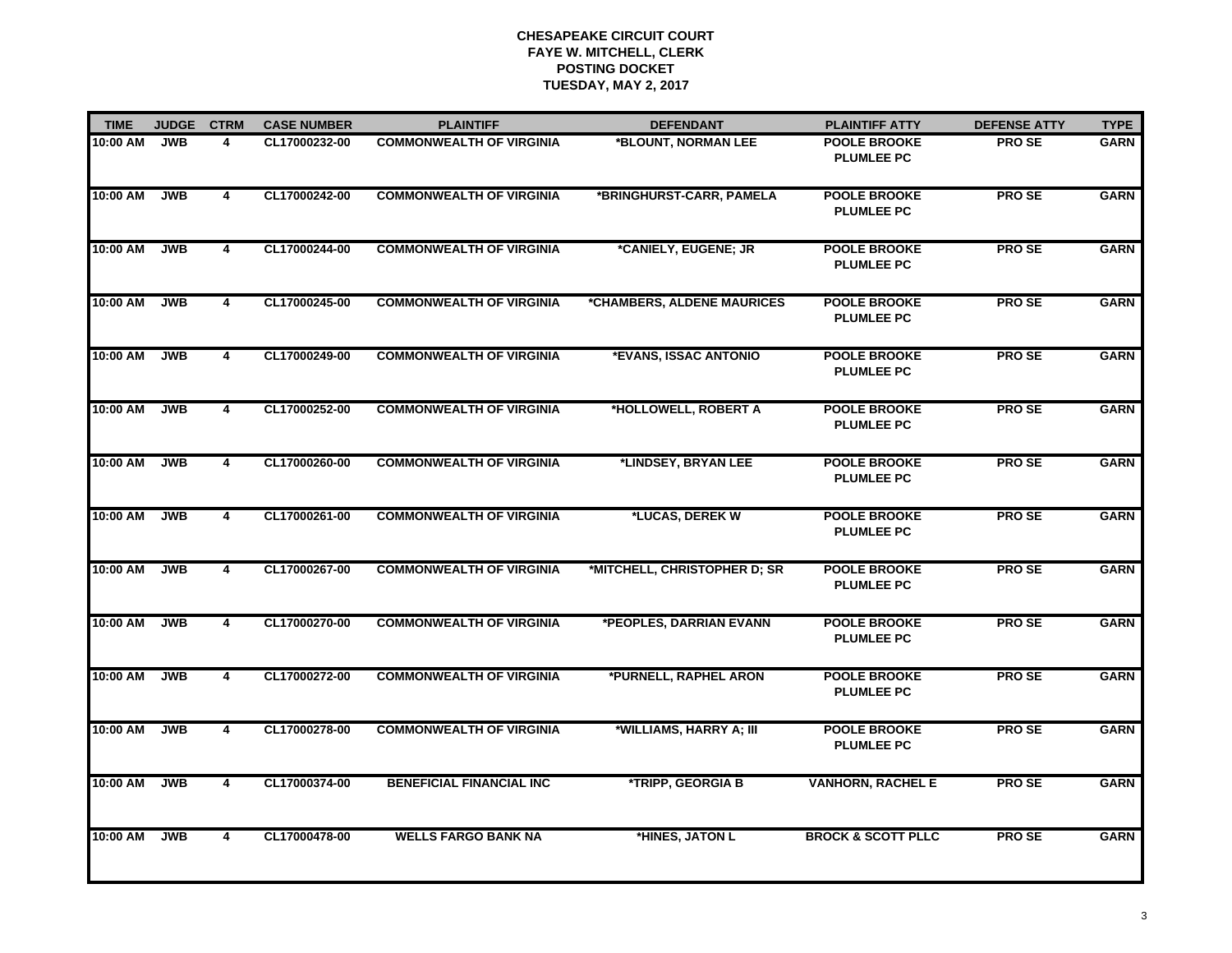| <b>TIME</b> | <b>JUDGE</b> | <b>CTRM</b>             | <b>CASE NUMBER</b> | <b>PLAINTIFF</b>                | <b>DEFENDANT</b>           | <b>PLAINTIFF ATTY</b>                    | <b>DEFENSE ATTY</b> | <b>TYPE</b> |
|-------------|--------------|-------------------------|--------------------|---------------------------------|----------------------------|------------------------------------------|---------------------|-------------|
| 10:00 AM    | <b>JWB</b>   | 4                       | CL17000492-00      | <b>COMMONWEALTH OF VIRGINIA</b> | *ANDREWS, KEITH JAMAL      | <b>POOLE BROOKE</b><br><b>PLUMLEE PC</b> | <b>PROSE</b>        | <b>GARN</b> |
| 10:00 AM    | <b>JWB</b>   | 4                       | CL17000495-00      | <b>COMMONWEALTH OF VIRGINIA</b> | *BRABBLE, JOHN ELLIS; JR   | <b>POOLE BROOKE</b><br><b>PLUMLEE PC</b> | <b>PROSE</b>        | <b>GARN</b> |
| 10:00 AM    | <b>JWB</b>   | $\overline{4}$          | CL17000496-00      | <b>COMMONWEALTH OF VIRGINIA</b> | *BRAY, DAVID BENNETT       | <b>POOLE BROOKE</b><br><b>PLUMLEE PC</b> | <b>PROSE</b>        | <b>GARN</b> |
| 10:00 AM    | <b>JWB</b>   | $\overline{4}$          | CL17000499-00      | <b>COMMONWEALTH OF VIRGINIA</b> | *GRAHAM, VERNELL E         | <b>POOLE BROOKE</b><br><b>PLUMLEE PC</b> | <b>PROSE</b>        | <b>GARN</b> |
| 10:00 AM    | <b>JWB</b>   | 4                       | CL17000500-00      | <b>COMMONWEALTH OF VIRGINIA</b> | *DAVIS, DESHAWN LAMONT     | <b>POOLE BROOKE</b><br><b>PLUMLEE PC</b> | <b>PROSE</b>        | <b>GARN</b> |
| 10:00 AM    | <b>JWB</b>   | 4                       | CL17000501-00      | <b>COMMONWEALTH OF VIRGINIA</b> | *EVANS, RAHEEM SHREECE     | <b>POOLE BROOKE</b><br><b>PLUMLEE PC</b> | <b>PROSE</b>        | <b>GARN</b> |
| 10:00 AM    | <b>JWB</b>   | 4                       | CL17000516-00      | <b>COMMONWEALTH OF VIRGINIA</b> | *HALL, TRINA C             | <b>POOLE BROOKE</b><br><b>PLUMLEE PC</b> | <b>PROSE</b>        | <b>GARN</b> |
| 10:00 AM    | <b>JWB</b>   | $\overline{4}$          | CL17000517-00      | <b>COMMONWEALTH OF VIRGINIA</b> | *KING, SATARIE DOUGLAS     | <b>POOLE BROOKE</b><br><b>PLUMLEE PC</b> | <b>PROSE</b>        | <b>GARN</b> |
| 10:00 AM    | <b>JWB</b>   | 4                       | CL17000518-00      | <b>COMMONWEALTH OF VIRGINIA</b> | *LAWRENCE, NICHOLE LEIGH   | <b>POOLE BROOKE</b><br><b>PLUMLEE PC</b> | <b>PROSE</b>        | <b>GARN</b> |
| 10:00 AM    | <b>JWB</b>   | 4                       | CL17000519-00      | <b>COMMONWEALTH OF VIRGINIA</b> | *LUCAS, THOMAS WALTER; III | <b>POOLE BROOKE</b><br><b>PLUMLEE PC</b> | <b>PROSE</b>        | <b>GARN</b> |
| 10:00 AM    | <b>JWB</b>   | 4                       | CL17000523-00      | <b>COMMONWEALTH OF VIRGINIA</b> | *MADISON, JAMES CLIFTON    | <b>POOLE BROOKE</b><br><b>PLUMLEE PC</b> | <b>PROSE</b>        | <b>GARN</b> |
| 10:00 AM    | <b>JWB</b>   | $\overline{\mathbf{4}}$ | CL17000524-00      | <b>COMMONWEALTH OF VIRGINIA</b> | *MCKINNEY, DARIAN MICHAEL  | <b>POOLE BROOKE</b><br><b>PLUMLEE PC</b> | <b>PROSE</b>        | <b>GARN</b> |
| 10:00 AM    | <b>JWB</b>   | 4                       | CL17000525-00      | <b>COMMONWEALTH OF VIRGINIA</b> | *PHILLIPS, ELIJAH          | <b>POOLE BROOKE</b><br><b>PLUMLEE PC</b> | <b>PROSE</b>        | <b>GARN</b> |
| 10:00 AM    | <b>JWB</b>   | 4                       | CL17000526-00      | <b>COMMONWEALTH OF VIRGINIA</b> | *SMITH, MEONTAY DWAYNE     | <b>POOLE BROOKE</b><br><b>PLUMLEE PC</b> | <b>PROSE</b>        | <b>GARN</b> |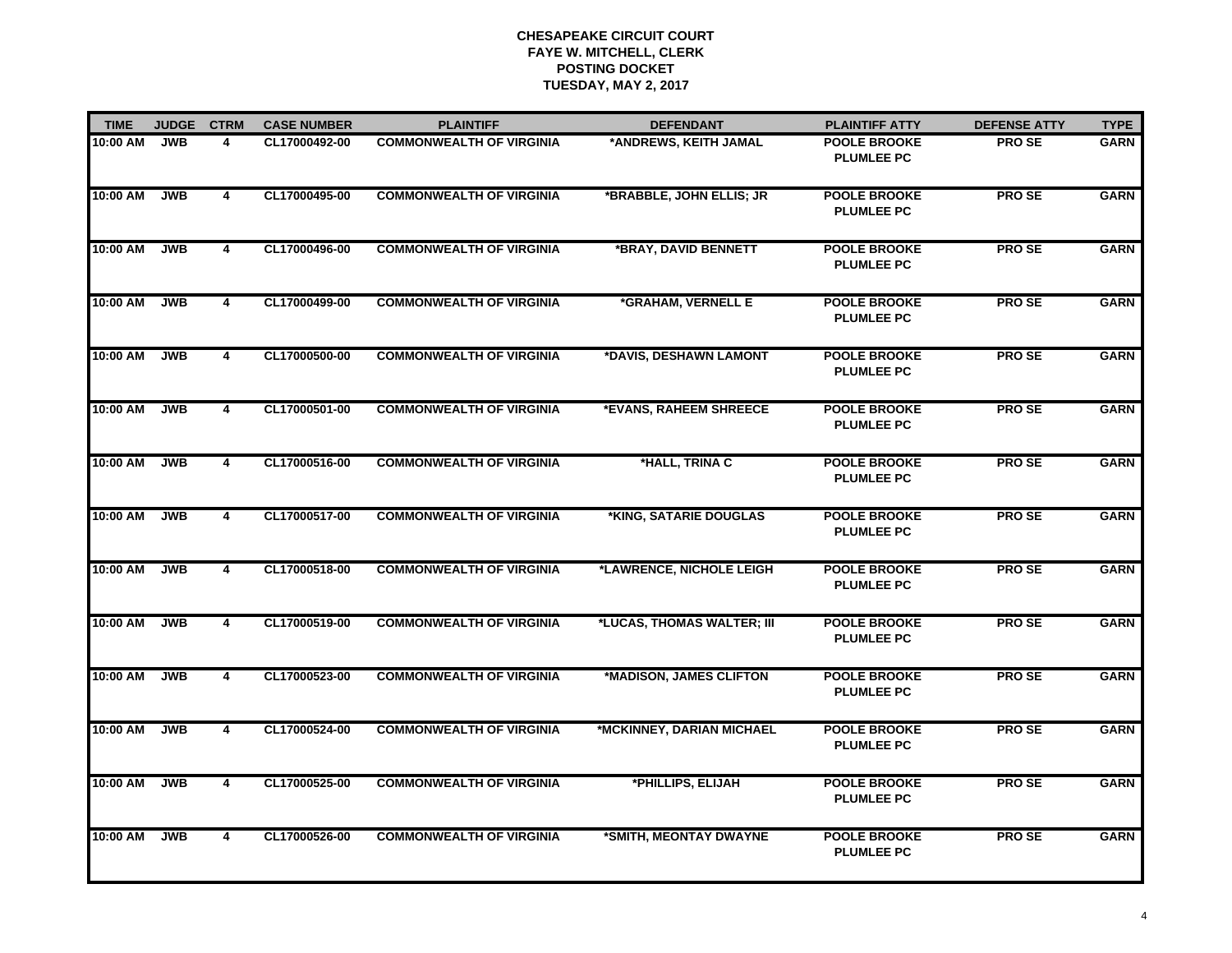| <b>TIME</b> | <b>JUDGE</b> | <b>CTRM</b>    | <b>CASE NUMBER</b> | <b>PLAINTIFF</b>                               | <b>DEFENDANT</b>               | <b>PLAINTIFF ATTY</b>                    | <b>DEFENSE ATTY</b>                  | <b>TYPE</b> |
|-------------|--------------|----------------|--------------------|------------------------------------------------|--------------------------------|------------------------------------------|--------------------------------------|-------------|
| 10:00 AM    | <b>JWB</b>   | 4              | CL17000527-00      | <b>COMMONWEALTH OF VIRGINIA</b>                | *THOMAS, DARRYL NEIL           | <b>POOLE BROOKE</b><br><b>PLUMLEE PC</b> | <b>PROSE</b>                         | <b>GARN</b> |
| 10:00 AM    | <b>JWB</b>   | 4              | CL17000528-00      | <b>COMMONWEALTH OF VIRGINIA</b>                | *WAPLES, HURLEY RICHARD        | <b>POOLE BROOKE</b><br><b>PLUMLEE PC</b> | <b>PROSE</b>                         | <b>GARN</b> |
| 10:00 AM    | <b>JWB</b>   | 4              | CL17000530-00      | <b>COMMONWEALTH OF VIRGINIA</b>                | *WHITAKER, RAYMOND             | <b>POOLE BROOKE</b><br><b>PLUMLEE PC</b> | <b>PROSE</b>                         | <b>GARN</b> |
| 10:00 AM    | <b>JWB</b>   | $\overline{4}$ | CL17000594-00      | <b>BRADSHAW, MORGAN</b>                        | <b>BRADSHAW, PAULA</b>         | <b>PROSE</b>                             | <b>PROSE</b>                         | <b>TBS</b>  |
| 10:00 AM    | <b>JWB</b>   | 4              | CL17000629-00      | <b>MIMS, IZENA L</b>                           | <b>SMITH, KENDLY</b>           | <b>PROSE</b>                             | <b>PROSE</b>                         | <b>TBS</b>  |
| 10:00 AM    | <b>JWB</b>   | 4              | CL17000667-00      | <b>SEIMETZ, BRIAN V</b>                        | <b>BECK, NATHANIEL L</b>       | <b>BREIT, WILLIAM D</b>                  | <b>FIORELLA, TODD M</b>              | <b>TBS</b>  |
| 10:00 AM    | <b>JWB</b>   | 4              | CL17000669-00      | <b>WILLIAMS, BRIAN FOSTER</b>                  | <b>KEENE, SUZANNE MORGAN</b>   | <b>WOOTEN, KRISTI A</b>                  | <b>ROOTS, SONYA</b><br><b>WEAVER</b> | <b>TBS</b>  |
| 10:00 AM    | <b>JWB</b>   | 4              | CL17000688-00      | *ELLIS, TIFFANY                                | <b>AIRD, CAROLYN WIGGINS</b>   | <b>PROSE</b>                             | <b>ROBINSON, LESLIE</b>              | <b>TBS</b>  |
| 10:00 AM    | <b>JWB</b>   | 4              | CL17000713-00      | *ALDRIDGE, MARVIN                              | <i><b>*CURRIN ELECTRIC</b></i> | <b>LARSEN, GREGORY S</b>                 | <b>PROSE</b>                         | <b>GARN</b> |
| 10:00 AM    | <b>JWB</b>   | 4              | CL17000747-00      | <b>CAFFEE, BETERLLA MONIQUE</b>                | <b>CAFFEE, JERMEL</b>          | <b>PROSE</b>                             | <b>PROSE</b>                         | <b>TBS</b>  |
| 10:00 AM    | <b>JWB</b>   | 4              | CL17000752-00      | <b>AVANT, GREGORY T</b>                        | <b>DAVIS, BLAKE</b>            | <b>BREIT, WILLIAM D</b>                  | ZALESKI, A<br><b>CHRISTOPHER</b>     | <b>TBS</b>  |
| 10:00 AM    | <b>JWB</b>   | $\overline{4}$ | CL17000784-00      | <b>FORD MOTOR CREDIT COMPANY</b><br><b>LLC</b> | *BURNELL, ELIHU H              | <b>SAUNDERS, SARAH M</b>                 | <b>PROSE</b>                         | <b>GARN</b> |
| 10:00 AM    | <b>JWB</b>   | 4              | CL17000816-00      | *ALDRIDGE, MARVIN                              | <i><b>*CURRIN ELECTRIC</b></i> | <b>LARSEN, GREGORY S</b>                 | <b>PROSE</b>                         | <b>GARN</b> |
| 10:00 AM    | <b>JWB</b>   | 4              | CL17000825-00      | DE LAGE LANDEN FINANCIAL                       | *LAYMON A SALYER DDS PC        | <b>SMITH DEBNAM</b>                      | <b>PROSE</b>                         | <b>GARN</b> |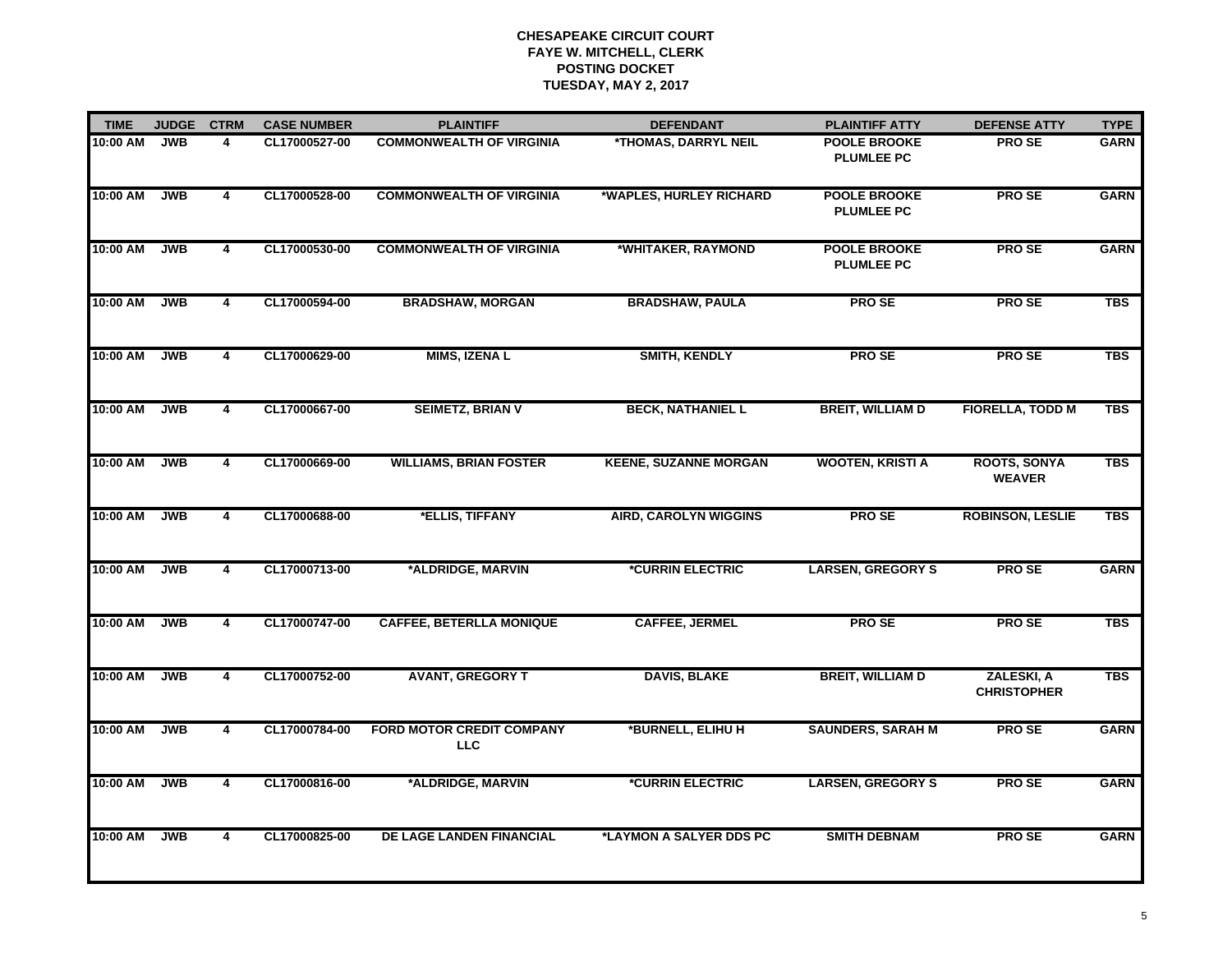| <b>TIME</b> | <b>JUDGE</b> | <b>CTRM</b>    | <b>CASE NUMBER</b> | <b>PLAINTIFF</b>           | <b>DEFENDANT</b>            | <b>PLAINTIFF ATTY</b>     | <b>DEFENSE ATTY</b>      | <b>TYPE</b> |
|-------------|--------------|----------------|--------------------|----------------------------|-----------------------------|---------------------------|--------------------------|-------------|
| 10:00 AM    | <b>JWB</b>   | 4              | CL17000828-00      | <b>HAWK, CASEY WILLIAM</b> | <b>HAWK, MARY KATHERINE</b> | <b>PROSE</b>              | <b>PLUMLEE, C ERIC</b>   | <b>TBS</b>  |
| 10:00 AM    | <b>JWB</b>   | 4              | CL17000830-00      | *MITCHELL, RICHARD JOSEPH  | <b>WELLS, ALEXIS NICOLE</b> | <b>ASERCION, P ROBERT</b> | <b>PROSE</b>             | <b>TBS</b>  |
| 10:00 AM    | <b>JWB</b>   | 4              | CL17000859-00      | <b>RITTER, LATOYA</b>      | <b>DENTON, RANEY</b>        | <b>PROSE</b>              | <b>PROSE</b>             | <b>TBS</b>  |
| 10:00 AM    | <b>JWB</b>   | 4              | CL17000914-00      | <b>JORGENSEN, ALEX</b>     | <b>CARPENTER, LORETTA</b>   | <b>BLANK, CHRISTIAN</b>   | <b>GLASS, DALTON</b>     | <b>TBS</b>  |
| 10:00 AM    | <b>JWB</b>   | 4              | CL17000970-00      | PIERRE, LESLIE J           | <b>DAI, DONALD</b>          |                           |                          | <b>TBS</b>  |
| 10:00 AM    | <b>JWB</b>   | 4              | CJ16000005-00      | *IN RE JUVENILE APPEAL     | *IN RE JUVENILE APPEAL      | <b>SAMUEL, RYAN C</b>     | <b>MORRIS, DIALLO K</b>  | <b>TBS</b>  |
| 10:00 AM    | <b>JWB</b>   | 4              | CJ16000053-00      | *IN RE JUVENILE APPEAL     | IN RE JUVENILE APPEAL       | <b>DELPIERRE, TORY N</b>  |                          | <b>TBS</b>  |
| 10:00 AM    | <b>JWB</b>   | 4              | CJ16000053-01      | *IN RE JUVENILE APPEAL     | IN RE JUVENILE APPEAL       | <b>DELPIERRE, TORY N</b>  |                          | <b>TBS</b>  |
| 10:00 AM    | <b>JWB</b>   | $\overline{4}$ | CJ17000017-00      | *IN RE JUVENILE APPEAL     | IN RE JUVENILE APPEAL       | <b>RUSSO, BETTY</b>       | <b>THIBAULT, BROOK M</b> | <b>TBS</b>  |
| 10:00 AM    | <b>JWB</b>   | 4              | CJ17000017-01      | *IN RE JUVENILE APPEAL     | IN RE JUVENILE APPEAL       | <b>RUSSO, BETTY</b>       | THIBAULT, BROOK M        | <b>TBS</b>  |
| 10:00 AM    | <b>JWB</b>   | 4              | CJ17000017-02      | *IN RE JUVENILE APPEAL     | IN RE JUVENILE APPEAL       | <b>THIBAULT, BROOK M</b>  | <b>RUSSO, BETTY</b>      | <b>TBS</b>  |
| 10:00 AM    | <b>JWB</b>   | 4              | CJ17000017-03      | *IN RE JUVENILE APPEAL     | IN RE JUVENILE APPEAL       | THIBAULT, BROOK M         | <b>RUSSO, BETTY</b>      | <b>TBS</b>  |
| 10:00 AM    | <b>JWB</b>   | 4              | CJ17000017-04      | *IN RE JUVENILE APPEAL     | IN RE JUVENILE APPEAL       | <b>RUSSO, BETTY</b>       | <b>THIBAULT, BROOK M</b> | <b>TBS</b>  |
| 10:00 AM    | <b>JWB</b>   | $\overline{4}$ | CJ17000017-05      | *IN RE JUVENILE APPEAL     | IN RE JUVENILE APPEAL       | <b>THIBAULT, BROOK M</b>  | <b>RUSSO, BETTY</b>      | <b>TBS</b>  |